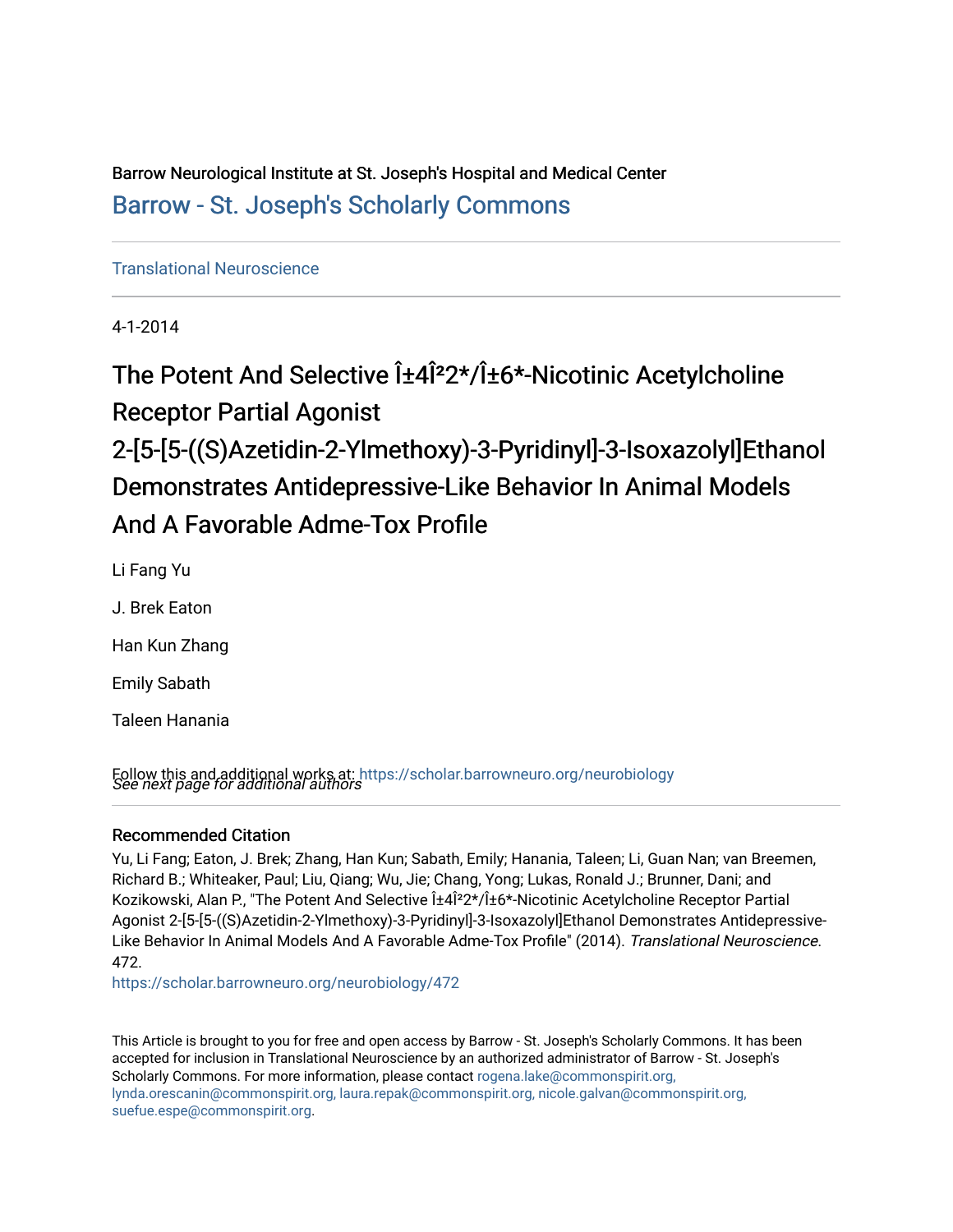# Authors

Li Fang Yu, J. Brek Eaton, Han Kun Zhang, Emily Sabath, Taleen Hanania, Guan Nan Li, Richard B. van Breemen, Paul Whiteaker, Qiang Liu, Jie Wu, Yong Chang, Ronald J. Lukas, Dani Brunner, and Alan P. Kozikowski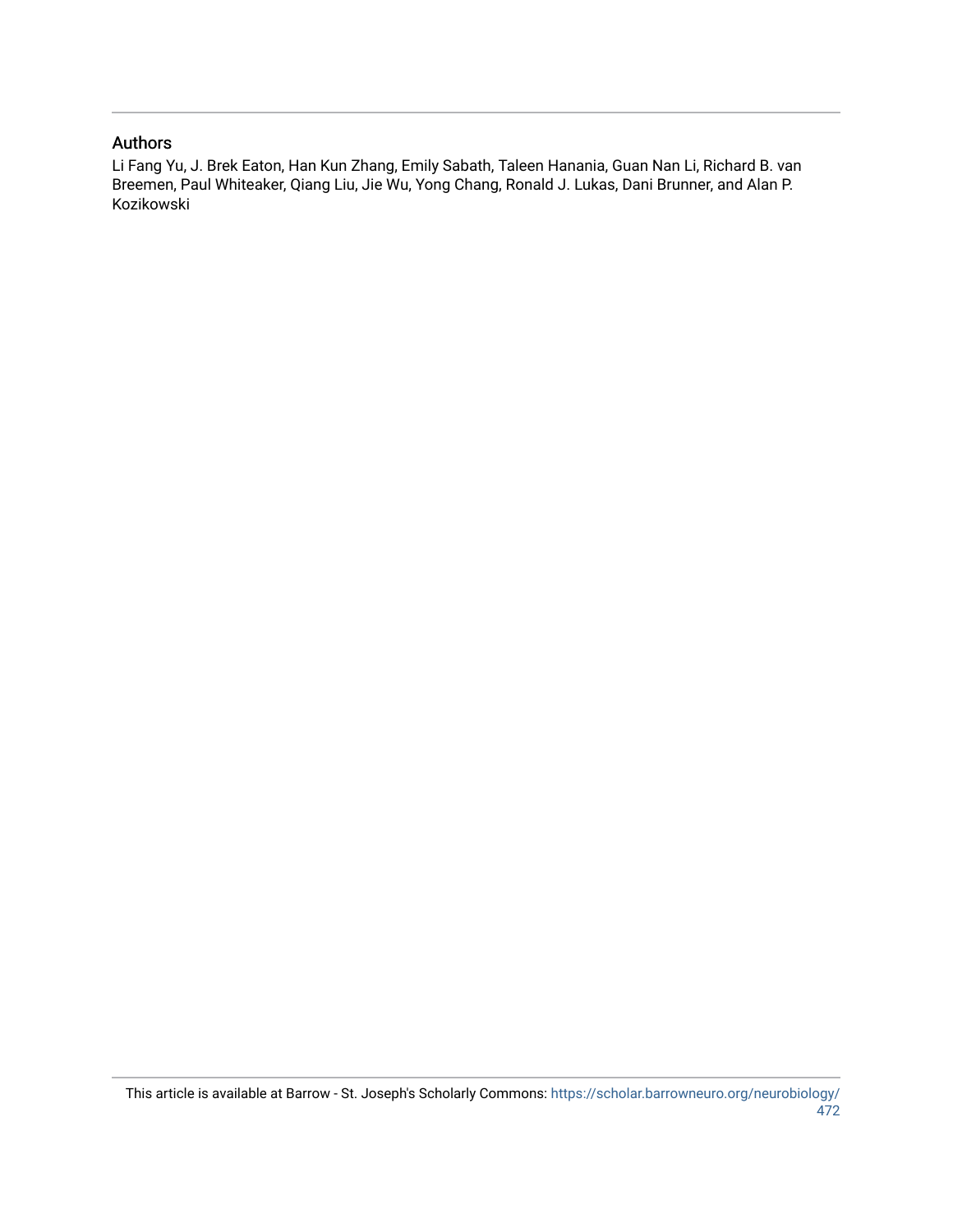# The potent and selective  $\alpha$ 4 $\beta$ 2\*/ $\alpha$ 6\*-nicotinic acetylcholine receptor partial agonist 2-[5-[5-((S)Azetidin-2-ylmethoxy) -3-pyridinyl]-3-isoxazolyl]ethanol demonstrates antidepressive-like behavior in animal models and a favorable ADME-tox profile

Li-Fang Yu<sup>1,2</sup>, J. Brek Eaton<sup>3</sup>, Han-Kun Zhang<sup>1,4</sup>, Emily Sabath<sup>5</sup>, Taleen Hanania<sup>5</sup>, Guan-Nan Li<sup>1</sup>, Richard B. van Breemen<sup>1</sup>, Paul Whiteaker<sup>3</sup>, Qiang Liu<sup>3,6</sup>, Jie Wu<sup>6</sup>, Yong-Chang Chang<sup>3</sup>, Ronald J. Lukas<sup>3</sup>, Dani Brunner<sup>5,7</sup> & Alan P. Kozikowski<sup>1</sup>

<sup>1</sup>Department of Medicinal Chemistry and Pharmacognosy, University of Illinois at Chicago, 833 South Wood Street, Chicago, Illinois, 60612 <sup>2</sup>Institute of Drug Design and Development, Shanghai Engineering Research Center of Molecular Therapeutics and New Drug Development, East

China Normal University, 3663 North Zhongshan Road, Shanghai, 200062, China

3 Division of Neurobiology, Barrow Neurological Institute, 350 West Thomas Road, Phoenix, Arizona, 85013

4 Institute of Biomedical Sciences and School of Life Sciences, East China Normal University, 500 Dongchuan Road, Shanghai, 200241, China

5 PsychoGenics, Inc., 765 Old Saw Mill River Road, Tarrytown, New York, 10591

6 Division of Neurology, Barrow Neurological Institute, 350 West Thomas Road, Phoenix, Arizona, 85013

7 Department of Psychiatry, Columbia University, NYSPI, 1051 Riverside Drive, New York, New York, 10032

#### Keywords

Antidepressive-like behavior, nicotinic acetylcholine receptor, partial agonist, selectivity

#### Correspondence

Alan P. Kozikowski, Department of Medicinal Chemistry and Pharmacognosy, University of Illinois at Chicago, 833 South Wood Street, Chicago, IL 60612. Tel: +1-312-996-7577; Fax: +1-312-996-7107; E-mail: kozikowa@uic.edu

Received: 26 October 2013; Revised: 20 December 2013; Accepted: 8 January 2014

#### Pharma Res Per, 2 (2), 2014, e00026, doi: 10.1002/prp2.26

doi: 10.1002/prp2.26

This research was supported by the National Institute of Mental Health [Grant U19MH085193].

During the process of optimizing the salt form of LF-3-88 (tartrate, hydrochloride, or trifluoroacetate), we found unexpectedly that the tartrate salt of LF-3-88 gave less robust results in the SmartCube test in comparison to its trifluoroacetate or hydrochloride salts. On the other hand, all three tested salt forms gave similar results in the FST.

#### Abstract

Preclinical and clinical studies demonstrated that the inhibition of cholinergic supersensitivity through nicotinic antagonists and partial agonists can be used successfully to treat depressed patients, especially those who are poor responders to selective serotonin reuptake inhibitors (SSRIs). In our effort to develop novel antidepressant drugs, LF-3-88 was identified as a potent nicotinic acetylcholine receptor (nAChR) partial agonist with subnanomolar to nanomolar affinities for  $\beta$ 2-containing nAChRs ( $\alpha$ 2 $\beta$ 2,  $\alpha$ 3 $\beta$ 2,  $\alpha$ 4 $\beta$ 2, and  $\alpha$ 4 $\beta$ 2\*) and superior selectivity away from  $\alpha 3\beta 4 - (K_i > 10^4 \text{ nmol/L})$  and  $\alpha 7$ -nAChRs  $(K_i > 10^4 \text{ nmol/L})$  as well as 51 other central nervous system (CNS)-related neurotransmitter receptors and transporters. Functional activities at different nAChR subtypes were characterized utilizing  $86Rb^+$  ion efflux assays, two-electrode voltage-clamp (TEVC) recording in oocytes, and whole-cell current recording measurements. In mouse models, administration of LF-3-88 resulted in antidepressive-like behavioral signatures 15 min post injection in the Smart-Cube<sup> $\text{ }$ </sup> test (5 and 10 mg/kg, i.p.; about 45-min session), decreased immobility in the forced swim test (1–3 mg/kg, i.p.; 1–10 mg/kg, p.o.; 30 min pretreatment, 6-min trial), and decreased latency to approach food in the novelty-suppressed feeding test after 29 days chronic administration once daily (5 mg/kg but not 10 mg/kg, p.o.; 15-min trial). In addition, LF-3-88 exhibited a favorable profile in pharmacokinetic/ADME-Tox (absorption, distribution, metabolism, excretion, and toxicity) assays. This compound was also shown to cause no mortality in wild-type Balb/CJ mice when tested at 300 mg/kg. These results further support the potential of potent and selective nicotinic partial agonists for use in the treatment of depression.

## Abbreviations

ACh, acetylcholine; ADME-Tox, absorption, distribution, metabolism, excretion, and toxicity; BBB, blood–brain barrier; CNS, central nervous system; CYP, cytochrome P450; FST, forced swim test; hERG, human ether-a-go-go-related gene; HS,

ª 2014 The Authors. Pharmacology Research & Perspectives published by John Wiley & Sons Ltd, British Pharmacological Society and American Society for Pharmacology and Experimental Therapeutics. This is an open access article under the terms of the Creative Commons Attribution License, which permits use, distribution and reproduction in any medium, provided the original work is properly cited.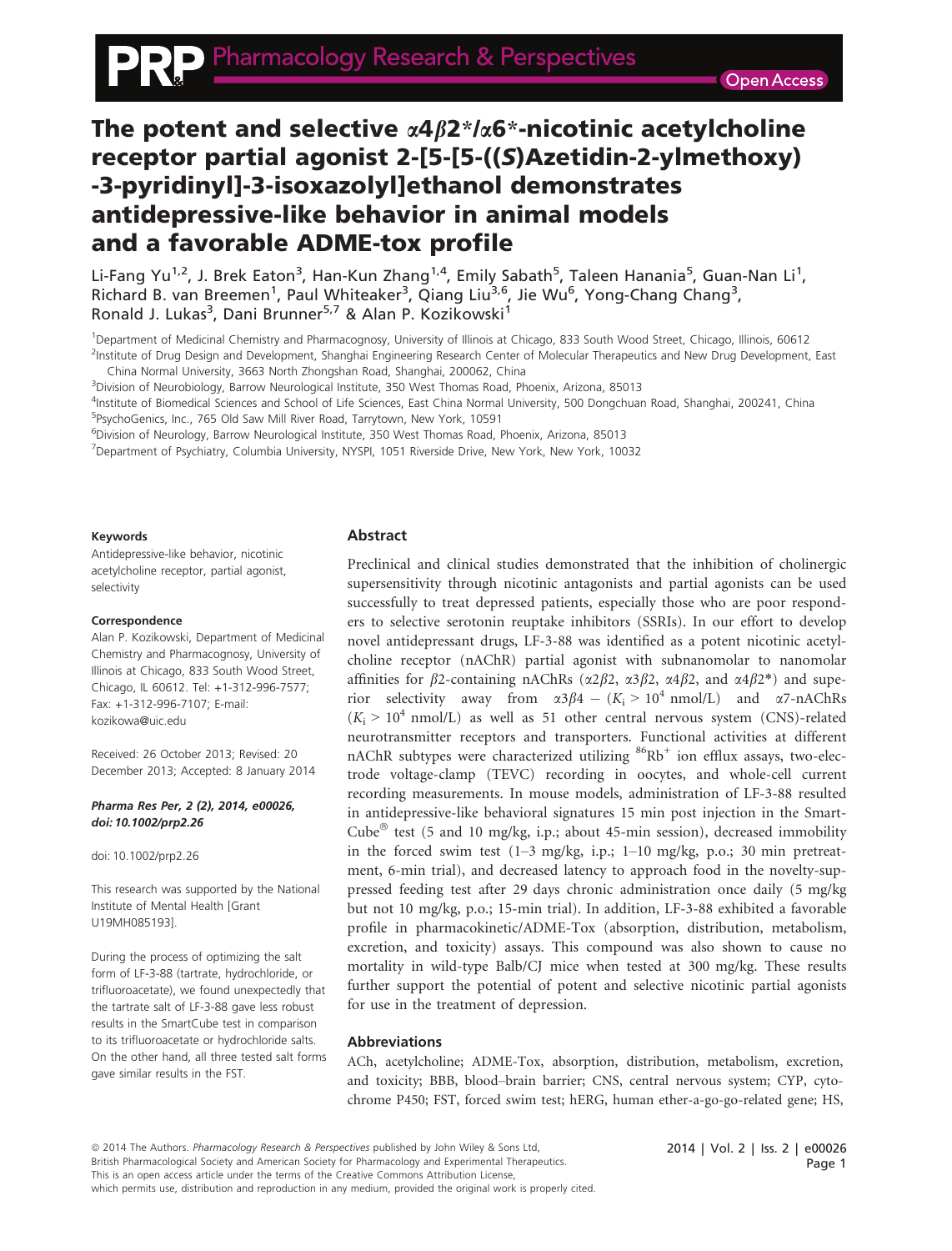high sensitivity; LS, low sensitivity; nAChR(s), nicotinic acetylcholine receptor(s); NIMH-PDSP, National Institute of Mental Health Psychoactive Drug Screening Program; NSF, novelty-suppressed feeding; SEM, standard error of the mean; SNRI, serotonin norepinephrine reuptake inhibitor; SRM, selected reaction monitoring; SSRI, selective serotonin reuptake inhibitor; TEVC, two-electrode voltage-clamp; TFA, trifluoroacetic acid.

# Introduction

Depression is a common and frequently severe neurological condition, affecting ~120 million people worldwide. Numerous therapeutic agents exist for the treatment of depression that target monoamine transporters selective for the neurotransmitters serotonin and norepinephrine (Berton and Nestler 2006). However, a considerable proportion of patients respond poorly to these drugs (Ruhe et al. 2006). The cholinergic hypothesis of depression holds that hyperactivity of the cholinergic system over the adrenergic system leads to depression (Janowsky et al. 1972). Preclinical and clinical studies have suggested the hypothesis that reduction in cholinergic supersensitivity with nicotinic antagonists and partial agonists has potential as a treatment for depression, especially for those patients who are poor responders to selective serotonin reuptake inhibitors (SSRIs) (George et al. 2008; Philip et al. 2009).

Two major types of cholinergic receptors are muscarinic ACh receptors (mAChRs) and nicotinic acetylcholine receptors (nAChRs), both of which are widely distributed in the central and peripheral nervous systems. The G protein-coupled mAChRs are believed to be involved in mood regulation and AChE-induced depressive behavior. Neuronal nAChRs belong to the ligand-gated ion channel superfamily of neurotransmitter receptors. Heteromeric  $\alpha$ 4 $\beta$ 2\*-nAChRs, the predominant form of nAChRs in the brain, are thought to have therapeutic benefits for a number of nervous system disorders in preclinical or clinical studies such as nicotine dependence, neuropathic pain, Alzheimer's disease, and Parkinson's disease (Hurst et al. 2013).

The nicotinic ligand having received the most attention as a potential antidepressant is mecamylamine. The first controlled study to show evidence that mecamylamine could ameliorate symptoms of mood disorders was a monotherapy study treating Tourette's disorder patients (Shytle et al. 2002b). Mecamylamine appeared to be particularly efficacious in the treatment of symptoms of major depression and showed significant improvements for subgroups with attention deficit hyperactivity disorder and hypomania, however, the subgroup sizes were very small, and the comorbidity with Tourette's disorder further precludes any conclusions being drawn about the

efficacy of mecamylamine monotherapy in patients who do not have Tourette's disorder. Subsequent studies have investigated mecamylamine's efficacy as an augmentation therapy in combination with SSRIs or serotonin norepinephrine reuptake inhibitors (SNRIs) in treatment-resistant patients. Most notable are the clinical trials utilizing the positive enantiomer of mecamylamine, TC-5214. Targacept achieved favorable results in a Phase IIb clinical trial (Targacept press release, 2009), but collaborative efforts with AstraZeneca resulted in multiple Phase III trials that failed to meet their desired endpoints (AstraZeneca, 2012). While the Phase III failures do not disprove TC-2514's viability as a monotherapy, the compound lacks nAChR subtype selectivity and is not particularly potent. A recent estimate of the free mecamylamine concentration in brain indicates that it is likely on the edge pharmacological relevance, blocking  $\sim$ 20% of  $\alpha$ 4 $\beta$ 2\*nAChR function (Weber et al. 2013). This could explain inconsistencies between studies and illustrates the need for more potent nAChR compounds that are highly subtype-selective.

Targeting  $\alpha$ 4 $\beta$ 2\*-nAChRs (where the \* indicates that nAChR subunits other than those indicated are or may be components of the receptor assembly) appears to be required for antidepressant effects of nicotinic ligands based on studies using nAChR subunit knockout animals and pharmacological approaches (Picciotto et al. 1998; Marubio et al. 2003; Caldarone et al. 2004; Rabenstein et al. 2006; Rollema et al. 2007). While a6 subunits are not widely distributed in the brain, they are, however, prevalent in midbrain dopaminergic regions in the mammalian central nervous system (CNS), indicating their potential association with depression (Klink et al. 2001; Shytle et al. 2002a; Quik et al. 2011; Wu and Lukas 2011). In the past, translation of nAChR research into viable pharmacotherapeutics has suffered in part due to the insufficient selectivity of ligands away from ganglionic  $\alpha$ 3 $\beta$ 4\*-nAChRs likely associated with unwanted side effects like emesis and nausea (Gotti et al. 2009). Cytisine derivatives have been shown to have relatively greater selectivity than cytisine itself for  $\beta$ 2\*-containing nAChRs over  $\alpha$ 3 $\beta$ 4\*nAChRs, and these agents have exhibited antidepressive-like behavior (Mineur et al. 2009). Sazetidine-A and its analogs have been found to exhibit excellent selectivity for  $\beta$ 2-containing nAChRs over  $\alpha$ 3 $\beta$ 4\*- as well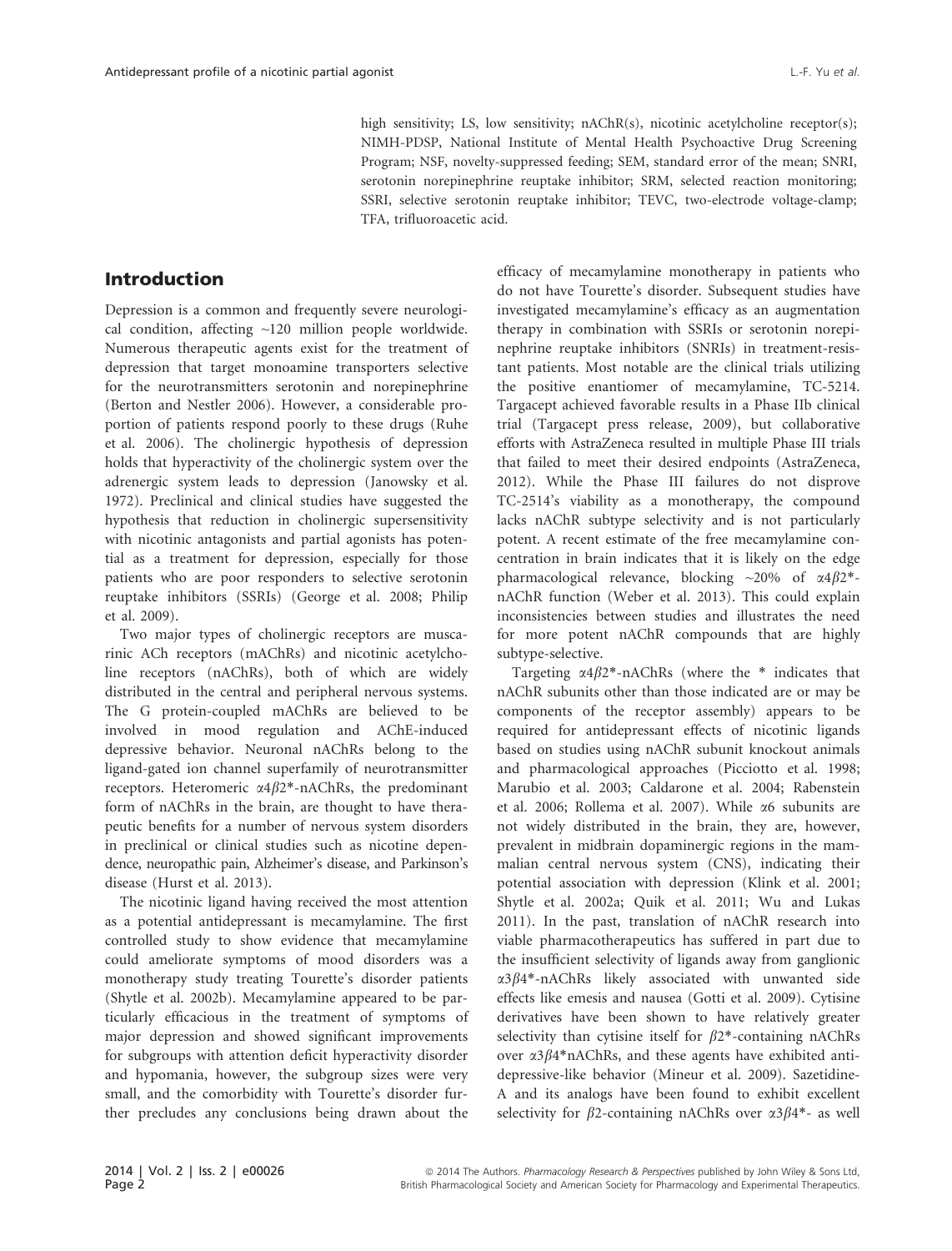as a7-nAChRs. Replacing the acetylene bond with a substituted isoxazole ring lead to the identification of novel nicotinic ligands based on a pyridine ether scaffold that are more bioavailable in vivo (Caldarone et al. 2011; Yuan et al. 2013) while maintaining the key pharmacophoric elements of sazetidine-A. Guided by the hypothesis that selectivity for  $\beta$ 2\*-nAChRs by partial agonists is essential for antidepressive-like behavior in vivo, we report the characterization of a highly selective isoxazolecontaining  $\beta$ 2\* partial agonist, namely LF-3-88, in a battery of pharmacological and behavioral assays, along with its preliminary pharmacokinetic/ADME-Tox (absorption, distribution, metabolism, excretion, and toxicity) profile.

## Materials and Methods

## Synthesis

LF-3-88 is depicted in Figure 1 and was synthesized as described previously (Liu et al. 2011). In brief, the desired isoxazole was prepared via 1,3-dipolar cycloaddition of a nitrile oxide, derived from the corresponding nitro compound, to the appropriate alkyne. Subsequent deprotection of the precursor with trifluoroacetic acid (TFA) and purification by High-performance liquid chromatography (HPLC) yielded the desired final compound as its trifluoroacetate. Purity of the final compound (>98%) was established by analytical HPLC, which was carried out on an Agilent (Santa Clara, CA) 1100 HPLC system with a Synergi 4  $\mu$  Hydro-RP 80A column, with detection at 280 or 254 nm on a variable wavelength detector G1314A; flow rate =  $1.4$  mL/min; 18-min gradient of 0-100% methanol in water (both containing 0.05 vol% of TFA). The number of equivalents of TFA in this nonstoichiometric compound was determined by elemental analysis. All doses reported herein are expressed as the free base equivalents.

#### Reagents and chemicals

Compound LF-3-88 was synthesized as described above, and sertraline was purchased from Toronto Research Chemicals (Ontario, Canada). Compounds were administered by intraperitoneal (i.p.) injection in a volume of



Figure 1. Structures of selected  $\alpha 4\beta 2^*$ -nAChR agonists.  $K_i$  values are taken from literature: <sup>a</sup>Rollema et al. (2010), <sup>b</sup>Mineur et al. (2009), <sup>c</sup>Mineur et al. (2011), <sup>d</sup>Xiao et al. (2006).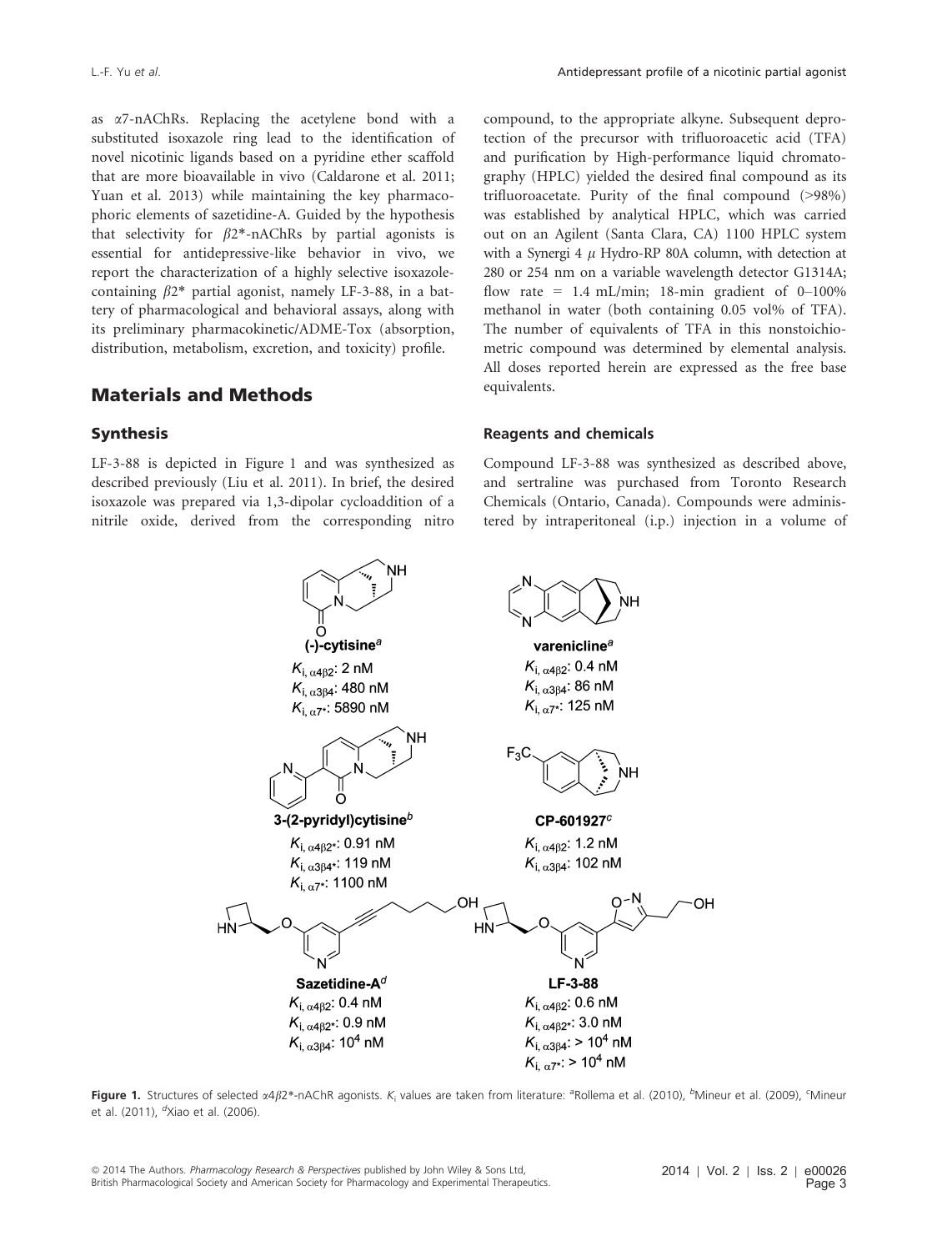10 mL/kg. Solvents including acetonitrile, methanol, and water were all Liquid chromatography–mass spectrometry (LC-MS) grade and purchased from Fisher Scientific (Fair Lawn, NJ). Formic acid was purchased from Sigma-Aldrich (St. Louis, MO).

## Radioligand-binding studies at CNS-related neurotransmitter receptors and transporters

A broad-range screening study was carried out for compound LF-3-88 at a 10  $\mu$ mol/L concentration to further determine its effects on 51 other CNS neurotransmitter receptors and transporters, including serotonin receptors, dopamine receptors, GABA receptors, biogenic amine transporters, adrenergic receptors, muscarinic receptors, opioid receptors, sigma receptors, and histamine receptors. For experimental details, please refer to the Psychoactive Drug Screening Program (PDSP) web site http:// pdsp.med.unc.edu/.

# 86Rb ion efflux assays

86Rb ion efflux assays were used as previously described to characterize the functional effects of LF-3-88 (Lukas et al. 2002). Cell lines naturally or heterologously expressing specific, functional, human nAChR subtypes were used. The human clonal cell line TE671/RD naturally expresses human muscle-type a1\*-nAChRs, containing  $\alpha$ 1,  $\beta$ 1,  $\gamma$ , and  $\delta$  subunits, with function detectable using  $86Rb$ <sup>+</sup> efflux assays. The human neuroblastoma cell line SH-SY5Y naturally expresses autonomic  $\alpha$ 3 $\beta$ 4\*-nAChRs, containing  $\alpha$ 3,  $\beta$ 4, probably  $\alpha$ 5, and sometimes  $\beta$ 2 subunits, and also displays function detectable using  ${}^{86}Rb$ <sup>+</sup> efflux assays (Lukas et al. 1993). SH-SY5Y cells also express homopentameric a7-nAChRs, however, their function is not detected in the  $86Rb^+$  efflux assay under the conditions used. SH-EP1 human epithelial cells stably transfected with human  $\alpha$ 4 and  $\beta$ 2 subunits (SH-EP1 $h\alpha4\beta2$  cells) have been established and characterized with both ion flux and radioligand-binding assays (Eaton et al. 2003). The recently established SH-EP1-h( $\alpha$ 6/3) $\beta$ 2 $\beta$ 3 cell line also was used (Breining et al. 2012). These cells heterologously express human nAChR chimeric (a6/3) subunits (wherein the extracellular, N-terminal, ligandbinding domain of the human nAChR  $\alpha$ 6 subunit replaces that domain in the nAChR  $\alpha$ 3 subunit) along with human  $\beta$ 2 and  $\beta$ 3 subunits. These cells express functional  $(\alpha 6/3)\beta 2\beta 3$ -nAChR that have pharmacological features of receptors containing wild-type a6 subunits, such as sensitivity to the  $\alpha 6\beta 2\beta 3$ -nAChR-selective functional antagonist, a-conotoxin MII (Kuryatov et al. 2000; Mc-Intosh et al. 2004). TE671/RD, SH-SY5Y, and transfected SH-EP1 cell lines were maintained as low passage number (1–26 from frozen stocks) cultures to ensure stable expression of native or heterologously expressed nAChRs as previously described (Lukas et al. 2002). Cells were passaged once a week by splitting just-confluent cultures 1/300 (TE671/ RD), 1/10 (SH-SY5Y), or 1/40 (transfected SH-EP1) in serum-supplemented medium to maintain log-phase growth.

Function of nAChR subtypes investigated was established as previously described (Lukas et al. 2002; Liu et al. 2011; Yu et al. 2012). One newer modification on these techniques involves low temperature incubation before assays to increase the surface expression of high sensitivity (HS) relative to low sensitivity (LS)  $\alpha$ 4 $\beta$ 2 nAChRs and to enhance surface expression of  $(\alpha 6/3)\beta 2\beta 3$ -nAChRs. The  $\sim$ EC<sub>90</sub> concentration of the full agonist carbamylcholine was 100  $\mu$ mol/L for SH-EP1-h( $\alpha$ 6/3) $\beta$ 2 $\beta$ 3 cells. Also, because SH-EP1-h $\alpha$ 4 $\beta$ 2 cells express a variable mixture of HS and LS h $\alpha$ 4 $\beta$ 2-nAChRs, and because sazetidine-A is a full agonist at HS h $\alpha$ 4 $\beta$ 2-nAChRs while having zero or nearly zero efficacy at LS h $\alpha$ 4 $\beta$ 2-nAChRs, as measured in the  ${}^{86}Rb$ <sup>+</sup> ion flux assay, we determined efficacies of compounds studied at the two subtypes by comparing their effects normalized to responses to sazetidine-A and carbamylcholine, which is fully efficacious at both subtypes. In brief, this allows us to determine efficacies of test compounds at LS and HS  $\alpha$ 4 $\beta$ 2 nAChRs, respectively, as the ordinate values of the linear regressions at abscissa values of 0% and 100% of sazetidine-A efficacy.

## Whole-cell current recording assays

Standard whole-cell current recording combined with instrumentation allowing rapid drug delivery and removal was utilized as described previously (Liu et al. 2008). In brief, SH-EP1-ha7 cells (Zhao et al. 2003) or SH-EP1 h $\alpha$ 4 $\beta$ 2 cells (Wu et al. 2004) were placed onto 35-mm culture dishes without poly(lysine) coating. Typically, after allowing the cells to grow for 4–6 days, culture dishes were placed on the stage of an inverted microscope (Axiovert 200; Zeiss, Germany), and a standard external solution (2 mL/min) was continuously superfused. Glass microelectrodes made with  $3-5$  M $\Omega$  resistance between pipette and extracellular solutions were used to obtain  $>1$  G $\Omega$  seals on the cell surface just prior to conversion into standard whole-cell current recording mode by applying suction to the pipette. After allowing exchange between the pipette solution and the cytosol for 5 10 min, cells with attached pipettes were lifted gently from the bottom of the culture dish via micromanipulation of the pipette to improve kinetics of solution exchange around the cell. Access resistance (Ra) was measured and accepted if it was less than 20 MΩ. Pipette and whole-cell capacitance were both minimized, and series resistance was compensated routinely to 80%. Cells were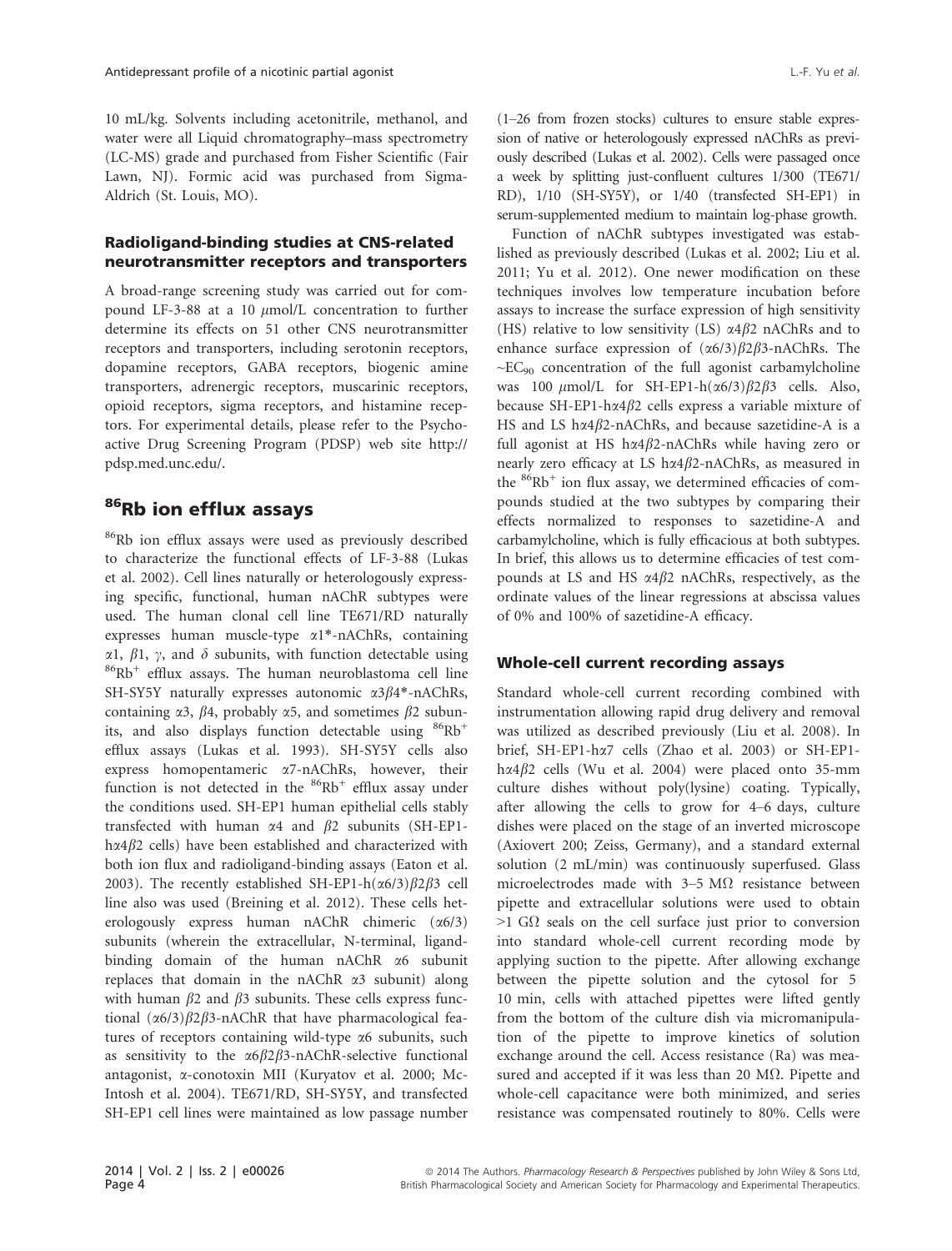voltage-clamped at  $-60$  mV, and inward currents induced by indicated nicotinic agonists at the specified concentrations were measured (200B amplifier; Molecular Devices, Sunnyvale, CA). Current signals were typically filtered at 5 kHz, acquired at 10 kHz, displayed and digitized online (Digidata 1440A series A/D board; Molecular Devices). Data acquisition and analyses were conducted using pClamp9.2 (Molecular Devices), and results were plotted by using Origin 5.0 (OriginLab Corp., North Hampton, MA). All experiments were performed at room temperature (22  $\pm$  1°C).

The external solution for SH-EP1 cell recording contained 120 mmol/L NaCl, 5 mmol/L KCl, 2 mmol/L MgCl<sub>2</sub>, 2 mmol/L CaCl<sub>2</sub>, 25 mmol/L D-glucose, and 10 mmol/L HEPES<< HEPES >>, pH 7.4 (Tris-base). For conventional whole-cell recording, the pipette solution contained 110 mmol/L Tris-phosphate dibasic, 28 mmol/ L Tris-base, 11 mmol/L EGTA<< EGTA >>, 2 mmol/L  $MgCl<sub>2</sub>$ , 0.5 mmol/L CaCl<sub>2</sub>, and 4 mmol/L Na-ATP at pH 7.3. Drugs (standard compounds were obtained from Sigma Chemical, St. Louis, MO) were delivered to the recorded cell by a computer-controlled perfusion system (SF-77B Perfusion Fast Step, Warner Instruments Incorporated, A Harvard Bioscience Company, Holliston, MA), allowing the recorded cell can be completely surrounded by the applied drug within 20 msec. The interval between drug applications (2 min) was optimized specifically to ensure stability of nAChR responsiveness (without functional rundown).

## Two-electrode voltage-clamp

Xenopus oocytes were injected with cRNAs encoding human nicotinic receptor subunits  $(\alpha 4:\beta 2 \text{ at } 1:1 \text{ ratio or})$ a7). Three to five days after injection, oocytes were individually placed in a custom made small volume chamber and continuously perfused with oocyte Ringer's solution (OR2; 92.5 mmol/L NaCl, 2.5 mmol/L KCl, 1 mmol/L  $CaCl<sub>2</sub>$ , 1 mmol/L  $MgCl<sub>2</sub>$ , and 5 mmol/L HEPES at pH 7.5). Drugs were delivered to the oocytes through a ValveLink8.2 computer-controlled perfusion system (Automate Scientific, Inc, Berkeley, CA). The chamber was grounded through an agar KCl bridge. The oocytes were voltage-clamped at  $-70$  mV to measure agonistinduced currents using a GeneClamp 500B amplifier (Axon Instruments, Foster City, CA). The current signal was filtered at 20 Hz with the built-in four pole low-pass Bessel filter and digitized at 100 Hz.

#### Data analysis and statistics

To assess nAChR whole-cell current responses, both peak and steady-state currents were measured during the course of data acquisition and analyses. Results are shown as mean  $\pm$  standard errors. Statistical analysis was applied using paired *t*-tests when assessing data obtained from a single cell, and Student's t-test (unpaired values) or one-way analysis of variance (ANOVA) with Duncan's multiple comparison were used to compare data obtained from different cells. Values of P less than 0.05 were considered significant. Curve fitting for agonist and antagonist concentration–response data were performed (Origin 5.0 software; OriginLab Corp.) using the logistic equation to provide fits for maximal and minimal responses, the  $EC_{50}$  or  $IC_{50}$  value, and Hill coefficients.

# Animals: SmartCube<sup>®</sup> test

Male C57 BL6 mice (Taconic Farms) were used in the SmartCube<sup>®</sup> assay (PsychoGenics Inc., Tarrytown, NY). Mice were received at 7 weeks old and group-housed in OptiMICE ventilated cages with four mice/cage. Mice were acclimated to the colony room for at least 1 week prior to the first injections. All animals were tested in SmartCube $^{\circledR}$  at 8 10 weeks old.

## Animals: forced swim test

Male Balb/CJ mice (Jackson Laboratories, Bar Harbor, ME) were used in the forced swim test (FST). Upon receipt, mice were assigned unique identification numbers (tail marked) and were group-housed in OptiMICE ventilated cages. Mice were acclimated to the colony room for at least 1 week prior to drug administration. Mice were 8–10 weeks of age at time of FST.

## Animals: novelty-suppressed feeding test

Male C57 BL6/J (from Jackson Laboratories) mice were used for these studies. Upon receipt at 6 weeks of age, mice were single-housed in OptiMICE ventilated cages and acclimated to the colony room for 1 week prior to beginning of the dosing regimen at 7 weeks of age.

All mice were maintained on a 12/12 light/dark cycle with the light on at 8:00 AM. The room temperature was maintained between 20°C and 23°C with a relative humidity between 30% and 70%. All animals were examined, handled, and weighed prior to initiation of the study to assure adequate health and suitability and to minimize nonspecific stress associated with manipulation. Food and water are provided ad libitum for the duration of the study. All animal experiments were conducted in accordance with the National Institutes of Health (NIH) Guide for the Care and Use of Laboratory Animals and the PsychoGenics Animal Care and Use Committee.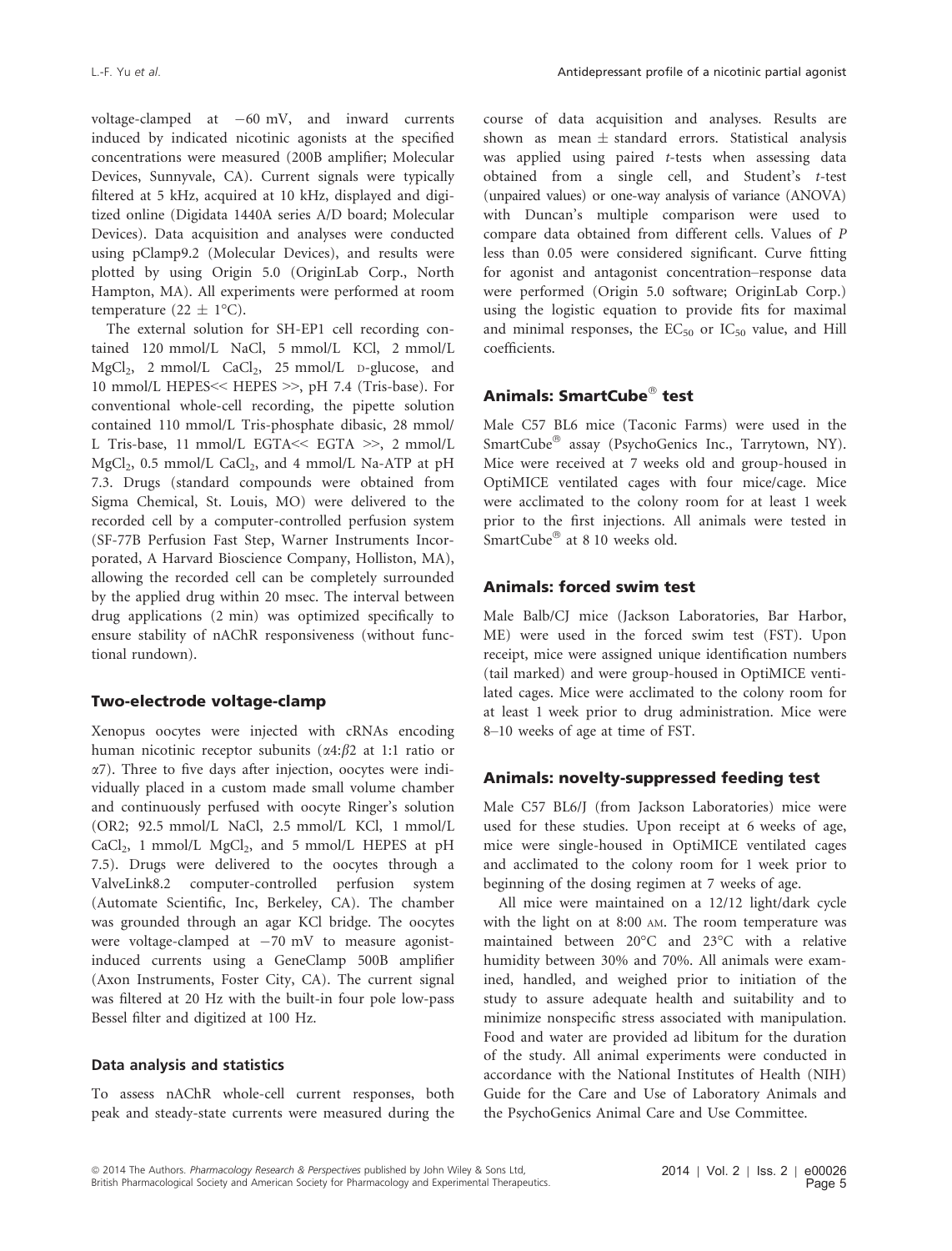## General procedures for behavioral studies

## SmartCube $^{\circledR}$  test

To acquire initial in vivo evaluation of our nicotinic ligands for behavioral effects relevant to psychiatric diseases, we used SmartCube®, an automated system in which mouse behavior is captured by digital video using novel, proprietary hardware that presents multiple challenges in a single test session and is analyzed with computer algorithms. Digital videos of the subjects are processed with computer vision algorithms to extract more than 1400 dependent measures including frequency and duration of behavioral states such as grooming, rearing, etc., and many other features obtained during the test session. Using machine learning techniques chosen to best separate pharmacological effects of reference compounds, the behavioral signatures of the mutant mice are then assessed quantitatively.

#### Bioinformatics analysis

The most dominant of the features collected that define the drug class signature are identified and ranked using complex proprietary bioinformatics algorithms. The outcome of a SmartCube<sup>®</sup> run is a set of more than  $1400$ features (behavioral parameters) that can be used for various analyses. Many of these features are correlated (e.g., rearing counts and supported rearing counts). Therefore, we form statistically independent combinations of the original features (further referred to as decorrelated features) that discriminate between the groups more effectively. Next, we apply a proprietary feature ranking algorithm to score each feature discrimination power to weight each feature change by its relevance. The data obtained in this way are used to define drug signatures for known reference compounds and to establish therapeutic class signatures against which a test sample can be compared. The neuropharmacological effects of a test compound can be predicted by similarity to major classes of compounds, such as antipsychotics, anxiolytics, and antidepressants (Roberds et al. 2011).

#### Method

Mice are taken in their home cage to the SmartCube® suite of experimental rooms where they remain until they are placed in the apparatus for a single testing session. A standard SmartCube<sup>®</sup> protocol runs for a single session (~45 min). After the session mice are group-housed again and brought back to the colony room. Any abnormal behavior is noted. Mice were injected with cytisine (0.5 and 1.0 mg/kg), varenicline (1.0 and 3.0 mg/kg), or LF-3-88 (5 and 10 mg/kg) 15 min before the test, during which multiple experimental challenges were presented over the course of the test session. At least 12 mice were used in each treatment group.

#### Forced swim test

Procedures have been previously described (Porsolt et al. 1977). Naïve mice were individually placed into clear glass cylinders (15 cm tall  $\times$  10 cm wide, 1 L beakers) containing  $23 \pm 1$ °C water 12 cm deep (~800 mL). Mice were administered vehicle, the SSRI sertraline (10 or 20 mg/kg) as a positive control, or LF-3-88 (0.1, 0.3, 1, and 3 mg/kg, i.p.; or 1, 3, and 5 mg/kg, p.o.). Thirty minutes following the administration, mice were placed in the water, and the time the animal spent immobile was recorded over a 6-min trial. Immobility was defined as the postural position of floating in the water. Only one session is required for the forced swim test in mice.

#### Novelty suppressed feeding (NSF) test

Mice were tested in NSF on day 29 of treatment. Eighteen hours prior to behavioral testing, all food was removed from the home cage. The NSF test was carried out during a 15-min period. The test chamber consists of a rectangular  $(14'' \times 20'' \times 6'')$  plastic box. The chamber floor is covered with bedding  $(\sim 0.5)$ . At the time of testing, animals were placed in the left front corner of the chamber and two food pellets (regular chow) were placed on a laminated white paper circle (13 cm in diameter) positioned in the center of the test chamber. The latency to eat is defined by the animal holding the food with one or both paws and taking a bite of the pellet and staying in the center eating for at least 5 sec. The mice were videotaped and tapes were scored by two trained observers blind to the treatments. On test day (day 29), mice were pretreated with water or LF-3-88 30 min prior to testing, while imipramine was administered 60 min prior to testing. Upon completion of NSF, about 50 60 min after the pretreatment, mice were decapitated and all animals from all treatment groups except from the imipramine group were processed for collection of trunk blood and wholebrain tissue. Trunk blood was collected in microcentrifuge tubes (1.5 mL) containing  $K_2EDTA$  and kept on ice for short-term storage. Within 15 min, the tubes were centrifuged immediately for 10 min at 10,000 12,000 rpm in a refrigerated centrifuge. Plasma was extracted and samples stored in the  $-80^{\circ}$ C freezer before testing. For brain tissues, whole brains were deposited in microcentrifuge tubes (1.5 mL) on dry ice. Samples are stored at  $-80^{\circ}$ C until analysis.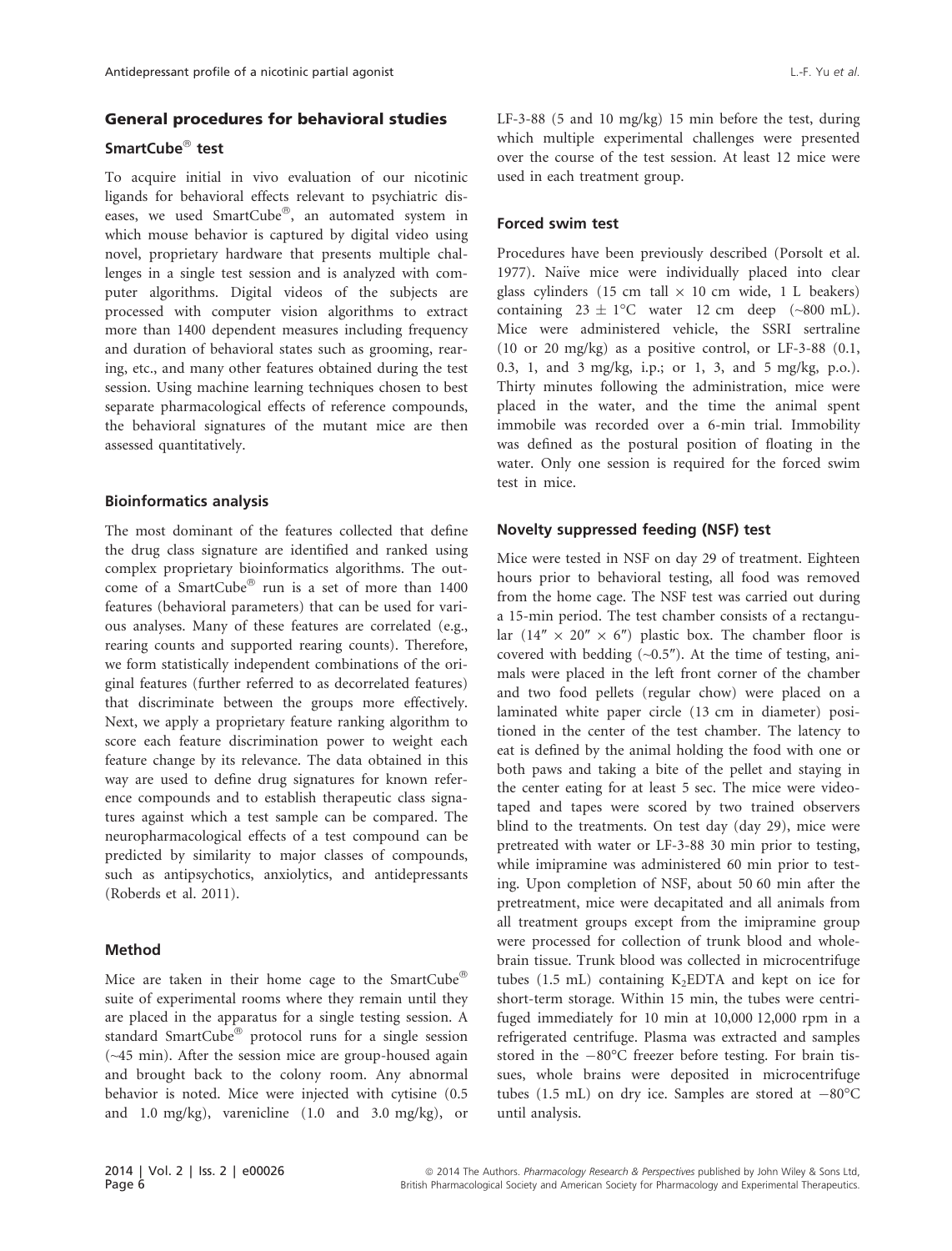#### Quantitative analysis

Concentrations of LF-3-88 in the brain and plasma were determined using the previously developed UHPLC-MS-MS method (Yuan et al. 2013). Compound LF-3-99 (10 ng/mL, See Fig. S1 for structure) was used as an internal standard. Two selected reaction monitoring (SRM) transitions (quantifier and qualifier) were monitored for each compound with a dwell time of 50 msec/ ion as follows: LF-3-88:  $m/z$  276 to 70 and  $m/z$  276 to 207; and LF-3-99: m/z 304 to 98.

#### Statistical analysis

Data were analyzed by one-way ANOVA followed by post hoc comparisons with Fisher's test when appropriate.

#### Table 1. Binding affinities at seven rat nAChR subtypes.

Body weight data were analyzed using two-way repeated measures ANOVA, followed by Fisher's post hoc analysis. An effect was considered significant if  $P \leq 0.05$ . Statistical outliers that fell above or below 2 SD from the mean were removed from the final analysis.

# Results

## Radioligand-binding activities at CNSrelated neurotransmitter receptors and transporters

The in vitro binding affinities of the compounds (LF-3-88, nicotine, and varenicline) are summarized in Table 1. LF-3-88 was found to have potent interactions with  $\beta$ 2containing nAChRs ( $\alpha$ 2 $\beta$ 2,  $\alpha$ 3 $\beta$ 2,  $\alpha$ 4 $\beta$ 2, and  $\alpha$ 4 $\beta$ 2\*) with

.

| Compound                 | $K_i$ (nmol/L) <sup>1</sup> |                      |                      |                      |                      |                                    |                      |                 |                          |
|--------------------------|-----------------------------|----------------------|----------------------|----------------------|----------------------|------------------------------------|----------------------|-----------------|--------------------------|
|                          | $\alpha$ 2 $\beta$ 2        | $\alpha$ 2 $\beta$ 4 | $\alpha$ 3 $\beta$ 2 | $\alpha$ 3 $\beta$ 4 | $\alpha$ 4 $\beta$ 2 | $\alpha$ 4 $\beta$ 2 <sup>*2</sup> | $\alpha$ 4 $\beta$ 4 | α7              | $\alpha$ 7* <sup>2</sup> |
| $LF-3-883$               | $1.0 \pm 0.2$               | 935                  | $15.4 \pm 4.1$       | $>10^4$              | $0.6 \pm 0.1$        | $3.0 \pm 0.4$                      | 1790                 | NA <sup>4</sup> | <b>NA</b>                |
| Nicotine <sup>5</sup>    | 5.5                         | 70.0                 | 29.0                 | 260                  | 4.9                  | 9.8                                | 23.0                 | <b>ND</b>       | <b>ND</b>                |
| Varenicline <sup>6</sup> | $\hspace{0.05cm}$           |                      | $\hspace{0.05cm}$    | 86                   | 0.4                  | $\qquad \qquad -$                  | 110                  | 125             | $\qquad \qquad -$        |

nAChR, nicotinic acetylcholine receptor; ND: not detected.

1 See Materials and Methods.

 $^2\alpha4\beta2*$  or  $\alpha7*$ , endogenous receptors prepared from rat forebrain. Besides  $\alpha4$ ,  $\beta2$ , or  $\alpha7$ , other unidentified subunits may also be present. Details are provided in the Materials and Methods.

<sup>3</sup>The  $K_i$  values for LF-3-88 are taken from a previous publication (Yu et al. 2012).

 $^{4}$ NA: not active, defined as < 50% binding in the primary assay at 10  $\mu$ mol/L.

 $5$ The  $K_i$  values for nicotine are taken from the PDSP Assay Protocol Book.

<sup>6</sup>The  $K_i$  values for varenicline are from the literature (Rollema et al. 2010).

|  |  | Table 2. Potencies and efficacies of ligand agonism and inactivation of human $\alpha 4\beta 2$ -, $\alpha 6/3\beta 2\beta 3$ -, and $\alpha 3\beta 4$ *-nAChRs <sup>1</sup> |  |  |
|--|--|------------------------------------------------------------------------------------------------------------------------------------------------------------------------------|--|--|
|--|--|------------------------------------------------------------------------------------------------------------------------------------------------------------------------------|--|--|

| Compound                            |                    | LF-3-88         | Nicotine        | Varenicline     |  |
|-------------------------------------|--------------------|-----------------|-----------------|-----------------|--|
| Agonism                             | $EC_{50}$ (nmol/L) | 43              | 295             | 938             |  |
| $\alpha$ 4 $\beta$ 2-nAChR          | $pEC_{50}$         | $7.37 \pm 0.19$ | $6.53 \pm 0.05$ | $6.03 \pm 0.15$ |  |
|                                     | HS Efficacy (%)    | $69 \pm 5.6$    | $124 \pm 8.5$   | $105 \pm 4.4$   |  |
|                                     | LS Efficacy $(\%)$ | $-7.8 \pm 3.8$  | $70 \pm 5.9$    | $34 \pm 2.8$    |  |
| Inactivation                        | $IC_{50}$ (nmol/L) | 32              | 427             | 32              |  |
| $\alpha$ 4 $\beta$ 2-nAChR          | $pIC_{50}$         | $7.50 \pm 0.26$ | $6.37 \pm 0.06$ | $7.50 \pm 0.26$ |  |
|                                     | Efficacy (%)       | $68 \pm 4.9$    | $92 \pm 2.1$    | $79 \pm 3.3$    |  |
| Agonism                             | $EC_{50}$ (nmol/L) | 22.4            | 127             | 18              |  |
| $(\alpha 6/3)\beta 2\beta 3$ -nAChR | $pEC_{50}$         | $7.65 \pm 0.06$ | $6.9 \pm 0.03$  | $7.75 \pm 0.07$ |  |
|                                     | Efficacy           | $10 \pm 0.27$   | $56 \pm 0.06$   | $17 \pm 0.5$    |  |
| Inactivation                        | $IC_{50}$ (nmol/L) | 192             | 85              | 68              |  |
| $(\alpha 6/3)\beta 2\beta 3$ -nAChR | $pIC_{50}$         | $6.72 \pm 0.07$ | $7.07 \pm 0.08$ | $7.17 \pm 0.08$ |  |
|                                     | Efficacy (%)       | $74 \pm 2.8$    | $26 \pm 1.4$    | $74 \pm 2.6$    |  |
| Agonism                             | $EC_{50}$ (nmol/L) | ND.             | 30000           | 2200            |  |
| $\alpha$ 3 $\beta$ 4*-nAChR         | Efficacy (%)       | <b>ND</b>       | 90              | 110             |  |

nAChR, nicotinic acetylcholine receptor.

<sup>1</sup>See Materials and Methods for details. The term "inactivation" is used because the compounds may be acting to desensitize receptors or as competitive or noncompetitive antagonists, and further work is needed to make such a distinction.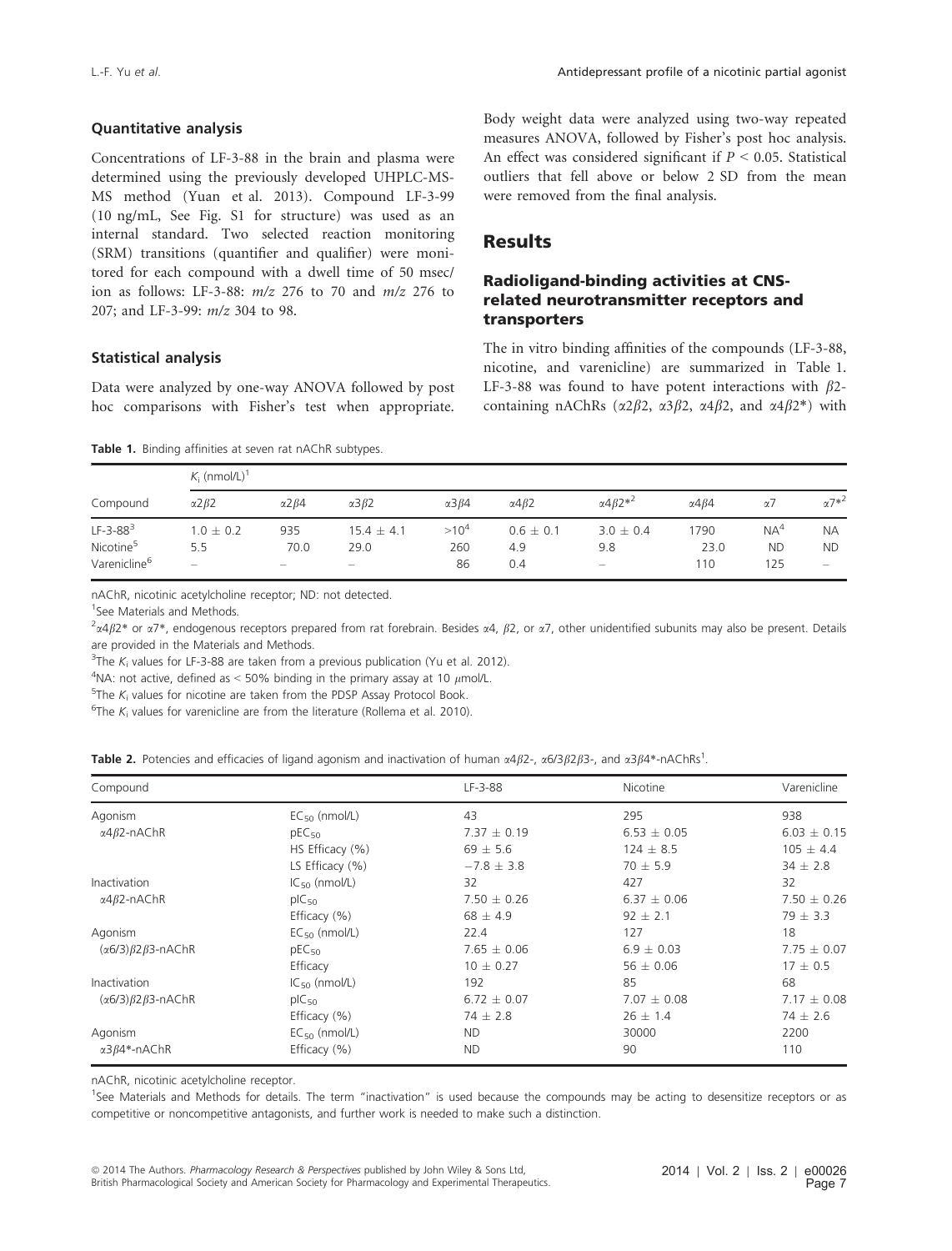$K_i$  values range of 0.6–15.4 nmol/L. It showed superior selectivity for  $\alpha 4\beta 2$ -  $(K_i = 0.6 \text{ nmol/L})$  over  $\alpha 3\beta 4$ - $(K_i > 10^4 \text{ nmol/L})$  and  $\alpha$ 7-nAChRs  $(K_i > 10^4 \text{ nmol/L})$ . In the broad-range screening study, no inhibition caused by 10 umol/L of compound LF-3-88 was greater than 50% across 51 other CNS neurotransmitter receptors and transporters, including serotonin receptors, dopamine receptors, GABA receptors, biogenic amine transporters, adrenergic receptors, muscarinic receptors, opioid receptors, sigma receptors, and histamine receptors, indicating that LF-3-88 has no significant activity at these targets. (see Table S1).

## In vitro functional characterization

Functionally, LF-3-88 was characterized using three techniques: the  $86Rb^{+}$  ion flux assay, two-electrode voltageclamp (TEVC) recording in oocytes, and whole-cell current recording in SH-EP1-ha7 and SH-EP1-ha4 $\beta$ 2 cells (Table 2; Figs. 2 and 3). Consistent with the binding assay results, LF-3-88 was selective for  $\alpha$ 4 $\beta$ 2- and  $(\alpha$ 6/3)  $\beta$ 2 $\beta$ 3-nAChRs with EC<sub>50</sub> values of 43 and 22 nmol/L, respectively, and  $IC_{50}$  values for inactivation of response to full agonists of 32 and 192 nmol/L, respectively, in the  $86Rb$ <sup>+</sup> ion flux assay (Table 2), while displaying no significant agonist or antagonist activity at ganglionic  $\alpha$ 3 $\beta$ 4\*- or muscle-type  $\alpha$ 1 $\beta$ 1 $\gamma$  $\delta$ -nAChRs. TEVC recordings in oocytes confirmed LF-3-88 agonism at  $\alpha$ 4 $\beta$ 2nAChRs with an  $EC_{50}$  of 79 nmol/L (Fig. 3A), and these findings were confirmed in whole-cell current recording from SH-EP1-h $\alpha$ 4 $\beta$ 2 cells (data not shown). At  $\alpha$ 7-nAChRs, whole-cell recordings revealed that with a 2-min pretreatment, LF-3-88 was only able to slightly inhibit activation by 10 mmol/L choline, but it showed no agonist activity and coapplication with choline had no effect (Fig. 3B). No effect at a7-nAChRs was detected in oocytes at concentrations as high as 20  $\mu$ mol/L (Fig. 3C) and D). It is noteworthy that LF-3-88 exhibited potent partial agonism at HS  $\alpha$ 4 $\beta$ 2 receptors with an efficacy that is 69% of that shown by carbamylcholine, but had little or no intrinsic activity at LS  $\alpha$ 4 $\beta$ 2 receptors. Inactivation and/or desensitization of receptors by LF-3-88 to carbamylcholine stimulation was equipotent at HS and LS  $\alpha$ 4 $\beta$ 2-nAChRs, as shown by the monophasic inhibition in Figure 2A. Nicotine and varenicline are provided for reference in Table 2. Noticeably, varenicline shows unusual properties for a high-affinity ligand with respect to agonism as measured with the  $86Rb^+$  ion flux assay. This is due to the extended length of this endpoint assay which was performed to measure the clinically relevant  $IC_{50}$  for varenicline, which only reaches nanomolar concentrations in human brain at therapeutic doses (Weber et al. 2013).



**Figure 2.** (A) Effects of LF-3-88 at nAChR subtypes. Specific  ${}^{86}$ Rb<sup>+</sup> efflux (ordinate; percentage of control  $\pm$  SEM) was determined as described in the Materials and Methods for intrinsic agonist activity over a 9.5 min period for compound LF-3-88 at the indicated concentrations (abscissa; log molar scale) on human  $\alpha$ 4 $\beta$ 2-nAChR ( $\bullet$ ),  $(\alpha 6/3)\beta 2\beta 3$ -nAChR (▼),  $\alpha 3\beta 4^*$ -nAChR (◆), or  $\alpha 1\beta 1\gamma\delta$ -nACHR (▲) naturally or heterologously expressed by SH-EP1-h $\alpha$ 4 $\beta$ 2, SH-EP1-h $\alpha$ 6/ 3)  $\beta$ 2 $\beta$ 3, SH-SY5Y, or TE671/RD cells, respectively. Also shown are functional inactivation effects of pretreatment for 10 min with the same agents at the indicated concentrations on subsequent agonist action of an  $EC_{90}$  concentration of the full agonist, carbamylcholine (applied in the continuing presence of the indicated agents), acting at  $\alpha$ 4 $\beta$ 2-nAChR (◇),  $(\alpha$ 6/3) $\beta$ 2 $\beta$ 3-nAChR (▽),  $\alpha$ 3 $\beta$ 4\*-nAChR (◇), or  $\alpha$ 1 $\beta$ 1 $\gamma$  $\delta$ -nAChR ( $\triangle$ ). Results are normalized to responses to a fully efficacious concentration of carbamylcholine (see Materials and Methods for details). Nanomolar agonist  $EC_{50}$  values and inactivation IC<sub>50</sub> values are provided in Table 2, as are agonism and inactivation efficacies (normalized to those for a full agonist or antagonist, respectively). (B) The unusual characteristic of sazetidine-A being a full agonist at HS  $\alpha$ 4 $\beta$ 2-nAChRs while having zero or nearly zero efficacy at LS  $\alpha$ 4 $\beta$ 2-nAChRs allows the determination of a ligand's efficacies at both HS- and LS- $\alpha$ 4 $\beta$ 2 in cells expressing a variable mix of the two  $\alpha$ 4 $\beta$ 2-nAChR isoforms. The ordinate intercepts of the linear regressions at a sazetidine-A efficacy (abscissa) of 0% represent the efficacies at LS  $\alpha$ 4 $\beta$ 2-nAChRs, while the ordinate intercepts at a sazetidine-A efficacy of 100% represent the efficacies at HS  $\alpha$ 4 $\beta$ 2nAChRs. Values and standard errors are reported in Table 2.

## Preliminary in vitro ADME-Tox profile

The metabolic stability of LF-3-88 was studied using human and mouse liver microsomes and cryopreserved hepatocytes (See Table S2). Incubation with liver microsomes for 1 h resulted in 81% (mouse) and 89% (human) of LF-3-88 remaining unchanged, while exposure to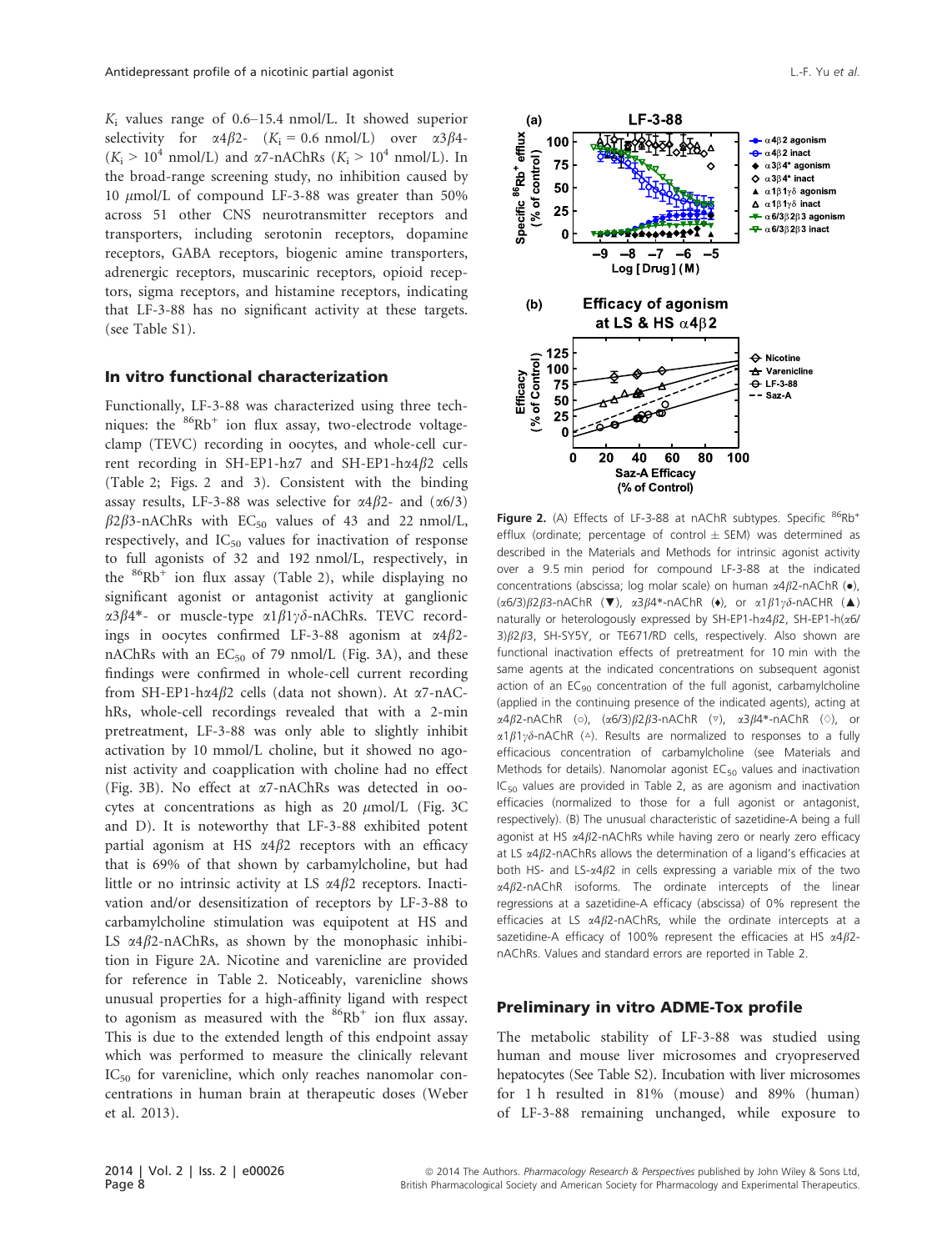

Figure 3. (A) Representative two-electrode voltage-clamp recording responses to 1 mmol/L acetylcholine (ACh) or to LF-3-88 at the indicated concentrations (for this and other panels, note time and current calibration bars), and dose–response relationship for LF-3-88 acting on human α4β2-nAChRs expressed in Xenopus oocytes. LF-3-88 is a partial agonist at α4β2-nAChRs. (B) Representative, sequential, whole-cell current recording responses of  $\alpha$ 7-nAChRs stably and heterologously expressed in the same SH-EP1-h $\alpha$ 7 cells to (left-to-right) 1  $\mu$ mol/L LF-3-88; 10 mmol/ L choline; 10 mmol/L choline during and after a 2 min pre-exposure to 1  $\mu$ mol/L LF-3-88; 10 mmol/L choline during coexposure to 1  $\mu$ mol/L LF-3-88; 10 mmol/L choline after the aforementioned drug exposures; 1 mmol/L nicotine after the aforementioned drug exposures, with 2 min intervals between drug applications. LF-3-88 has no agonist activity and only weakly at 1  $\mu$ mol/L inhibits functional  $\alpha$ 7-nAChRs. (C) Typical twoelectrode voltage-clamp recording responses to 1 mmol/L acetylcholine (ACh) or to 20  $\mu$ mol/L LF-3-88 at the indicated concentrations of  $\alpha$ 7nAChRs expressed in oocytes confirming lack of agonist activity. (D) Sample traces from two-electrode voltage-clamp recording of a7-nAChR responses to 100 umol/L ACh alone or in the presence of the indicated concentrations of LF-3-88 confirming weak if any antagonist activity of LF-3-88 on a7-nAChR expressed in Xenopus oocytes.



Figure 4. The behavioral SmartCube<sup>®</sup> signatures of cytisine, varenicline, and LF-3-88 are presented in different groups: antidepressants (green), anxiolytics (yellow), sedative (orange), antipsychotic (purple), mood stabilizer (blue), cognitive enhancer (light blue), analgesic (pink), anxiogenic (red), side effects (maroon), inactivation (similarity to vehicle, white), and signatures not recognized by the classifiers (gray).

cryopreserved hepatocytes for 2 h resulted in 91% (mouse) and 92% (human) of LF-3-88 remaining unchanged. No significant inhibition was found toward five different cytochrome P450 (CYP450) enzymes (2D6, 3A, 1A, 2C9, and 2C19) as shown in the Table S3. Furthermore, LF-3-88 was found to be negative for mutagenic potential against tester strains TA98, TA100, and TA1535 with or without S9 cells present at four tested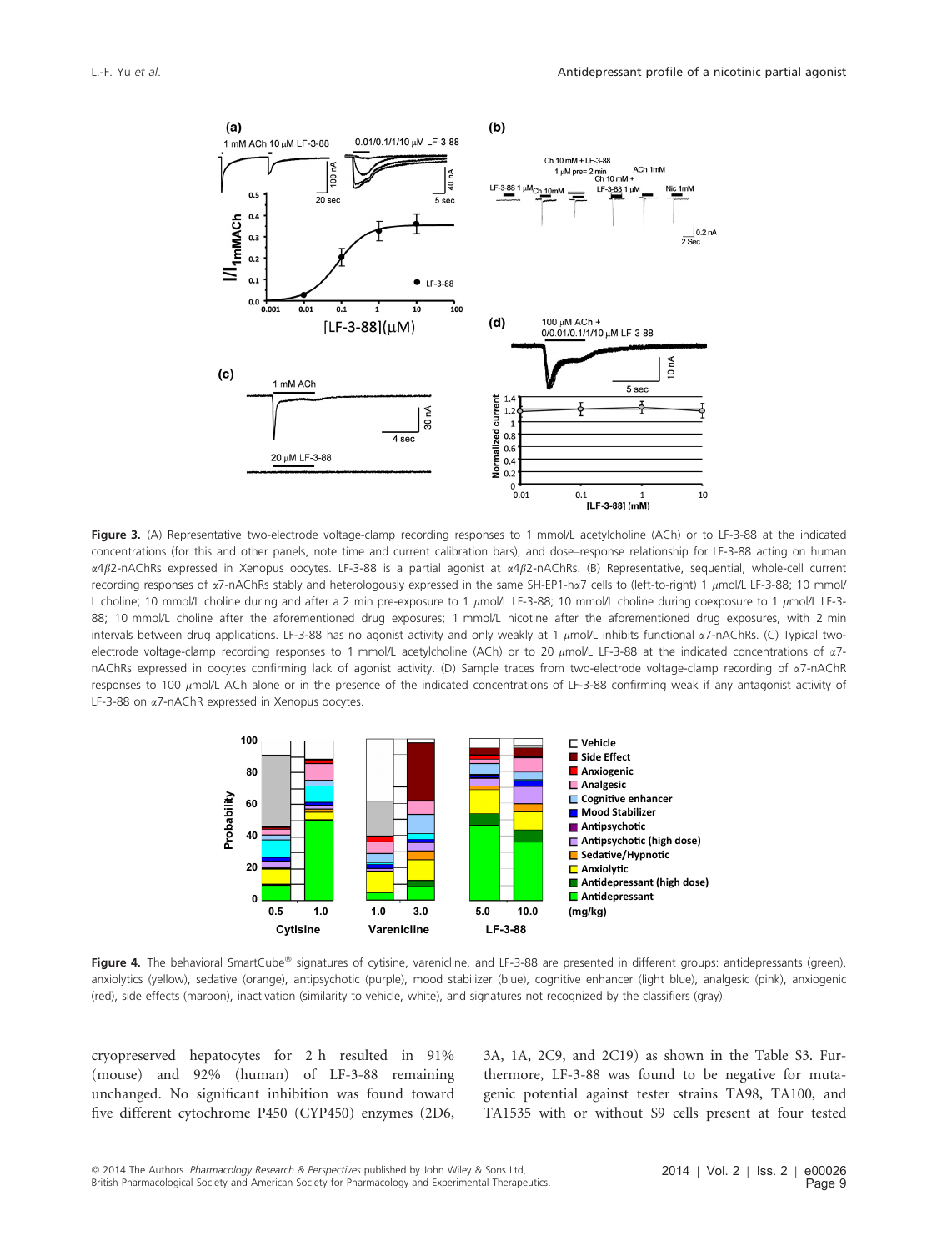concentrations (5, 10, 50, or 100  $\mu$ mol/L) (See Table S4) in the Ames assays.

## Acute behavioral pharmacology

The behavioral signatures in the SmartCube $^\circ$  assay of cytisine (0.5 and 1.0 mg/kg), varenicline (1.0 and 3.0 mg/ kg), and LF-3-88 (5 and 10 mg/kg) after 15 min of preinjection (i.p.) are shown in Figure 4. All three of these nicotinic partial agonists were found to exhibit robust-mixed signatures at both of the tested doses. The large "green" component of the bar graphs were observed at 1.0 mg/kg for cytisine, and 5.0 and 10.0 mg/kg of LF-3-88, suggesting potential antidepressive-like behavior. Varenicline was found to show a side effect component with about 30% probability at 3.0 mg/kg as indicated by the maroon-colored component. Minimal side effects were found at 1.0 mg/kg of varenicline and all the tested doses of cytisine (0.5 and 1.0 mg/kg) and LF-3-88 (5 and 10 mg/kg).

For forced swim tests, mice were administered compound LF-3-88 (0.1, 0.3, 1, and 3 mg/kg, i.p.) or the SSRI antidepressant, sertraline, as a positive control (10 mg/ kg). Fisher's post hoc tests showed that compound LF-3- 88 dose-dependently reduced immobility at 1 and 3 mg/ kg compared with a water-treated control group, but not at 0.1 or 0.3 mg/kg, suggestive of a minimum effective dose of 1 mg/kg (Fig. 5A). Moreover, LF-3-88 was also found to reduce the immobility dose-dependently at an orally administered dose of 1, 3, and 10 mg/kg (Fig. 5B).

## Chronic novelty-suppressed feeding

Food-deprived mice experience a conflict between eating food placed in the center of an arena and being in an open, novel, bright space. This conflict results in a latency to eat that is reduced by chronic treatment with antidepressant compounds. This latency reduction is quantified and used in the experimental paradigm known as NSF. Chronic administration of the tricyclic antidepressant imipramine significantly decreased latency to eat compared with control group (Fig. 6A). LF-3-88 treatment at 5 mg/kg, but not at 10 mg/kg, significantly decreased latency to eat compared with results using water-treated control animals. No significant treatment effect on body weight was found for the 4-week administration of test compounds (repeated measures ANOVA; Fig. 6B). No obvious behavioral changes were observed in the NSF paradigm after 28 days oral administration of both 5 and 10 mg/kg doses, suggesting these doses were well-tolerated.

Mice were decapitated upon the completion of NSF, and trunk blood and whole-brain tissue were collected



Figure 5. Effects of sertraline and LF-3-88 in mice on total time immobile in the FST (A, i.p.; B, p.o.). Data were summed over the 6-min test and represent mean  $\pm$  SEM.  $*P < 0.05$  and  $*P < 0.001$ indicates statistical significance compared with water. ANOVAs: (A) F (5, 54) = 9.0,  $P < 0.001$ ; (B)  $F(4, 43) = 78.3$ ,  $P < 0.001$ . FST, forced swim test.

from all animals in the LF-3-88 treatment groups. Five blood samples and whole-brain tissues were chosen randomly for assessment. Plasma and brain levels of LF-3-88 were found to be 430  $\pm$  172 ng/mL and 14  $\pm$  4 ng/g at the treatment dose of 5 mg/kg and 942  $\pm$  400 ng/mL and  $31 \pm 11$  ng/g at the treatment dose of 10 mg/kg.

## **Discussion**

The cholinergic hypothesis of depression suggests that this debilitating mental disorder results from hyperactivity of the brain cholinergic system over the adrenergic system (Janowsky et al. 1972), suggesting pursuit of nAChR ligands as novel antidepressants. Recent Phase III findings that the nonselective nAChR antagonist TC-5214 (Targacept) failed to show efficacy as an adjunct therapy for patients that were nonresponders to traditional antidepressant treatment may indicate that nicotinic ligands are not good candidates for augmentation of SSRIs and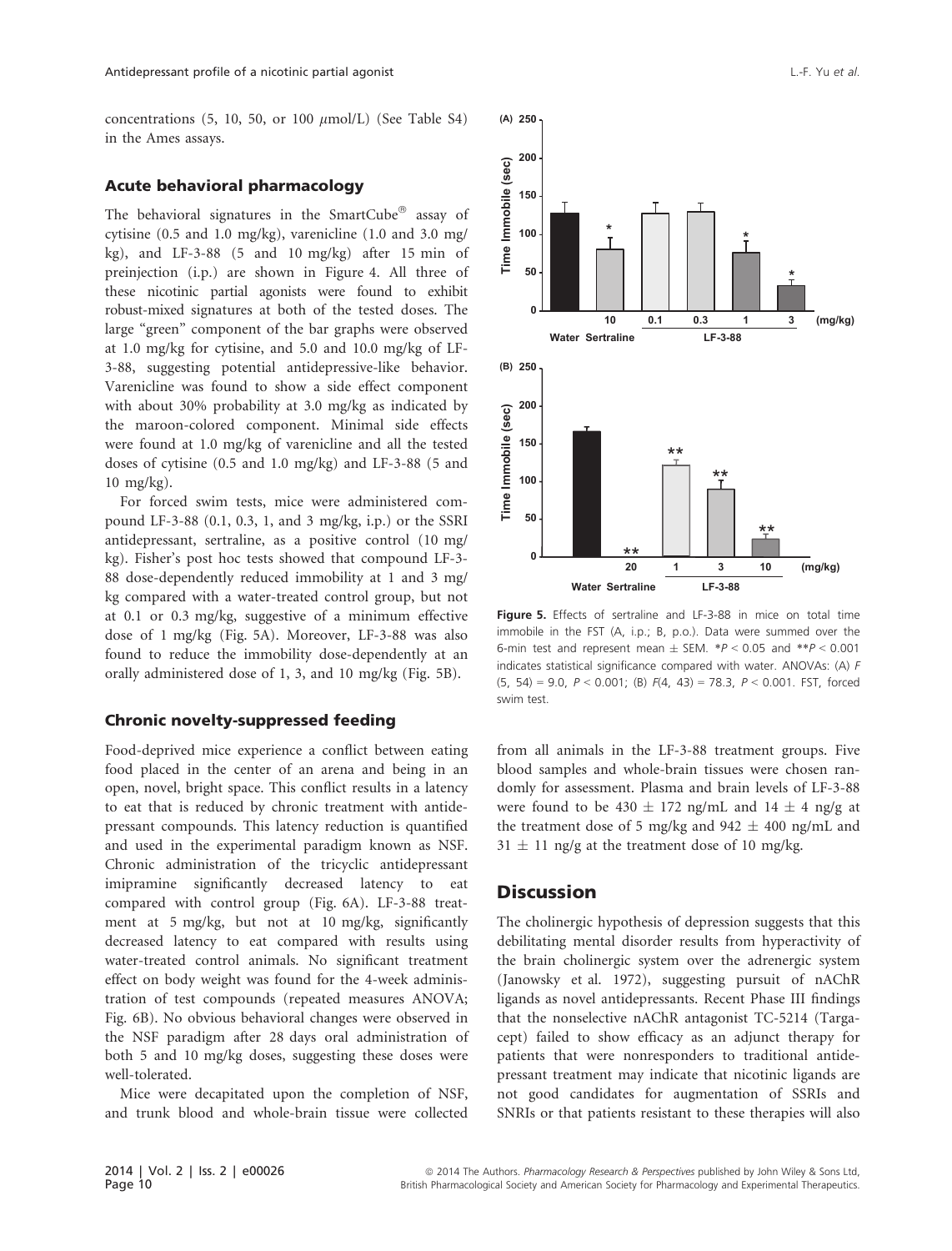

Figure 6. (A) Mean latency to eat during the 15-min test as scored by the first blinded observer. Data are presented as mean  $\pm$  SEM; ANOVAs:  $F(3, 42) = 3.9$ ,  $P < 0.05$ . (B) Average body weight across the 29 days of treatment. Data are presented as mean  $\pm$  SEM; ANOVAs:  $F(3, 44) = 1.3$ . \*Fisher's PLSD posthoc test: \* $P < 0.05$  versus vehicle.  $n = 11$  12/group.

be resistant to drugs targeting nAChR, however, it seems most likely that TC-2514's principal inadequacy is insufficient potency (Weber et al. 2013). Coupled with poor selectivity, it would be unsurprising if a large enough dose to reach the desired pharmacological endpoint at  $\beta$ 2\*-nAChR in brain also caused undesirable side effects that would at best result in a narrow therapeutic window that is difficult to manage. It may also be that simple nAChR antagonism is not an optimal strategy to treat depressive symptoms in patients resistant to SSRIs and SNRIs. A number of potent and selective  $\alpha$ 4 $\beta$ 2-nAChR partial agonists with distinct functional profiles have been reported to exhibit antidepressive-like behavior in vivo. In the present study, we characterized a selective  $\alpha$ 4 $\beta$ 2- and  $\alpha$ 6<sup>\*</sup>-nAChR partial agonist LF-3-88 with a favorable ADME-tox profile, and we evaluated its acute and chronic effects in a variety of behavioral paradigms. LF-3-88 is a potent  $\alpha$ 4 $\beta$ 2-nAChR partial agonist with a  $K_i$  value similar to that of varenicline (0.6 nml/L vs. 0.4 nmol/L). However, LF-3-88 showed little or no binding affinity at  $\alpha 3\beta 4$ - or  $\alpha 7$ -nAChRs ( $K_i > 10^4$  vs. 86) and 125 nmol/L of varenicline) or at 51 other CNSrelated neurotransmitter receptors and transporters. Notably, LF-3-88 has relatively high efficacy at HS  $\alpha$ 4 $\beta$ 2-nAChRs (69% relative to that of carbamylcholine), but little or no effect at LS receptors. This functional profile of LF-3-88 differs from that of other known  $\alpha$ 4 $\beta$ 2-nAChR partial agonists such as cytisine and 3-(2-pyridinyl)cytisine that show low intrinsic efficacy of no more than 10% at both LS and HS receptors relative to that of ACh (Mineur et al. 2009).

Compound LF-3-88 showed a favorable profile in assays for CYP450 inhibition, metabolic stability, hERG (human ether-a-go-go-related gene) inhibition, and Ames toxicity. No significant inhibition was found against a panel of five different CYP450 enzymes (2D6, 3A, 1A, 2C9, and 2C19) suggesting a decreased risk for drug–drug interactions. Our previous pharmacokinetic study on LF-3-88 showed that the compound was absorbed rapidly and crossed the blood–brain barrier (BBB) in vivo (Yuan et al. 2013). Taken together, these preliminary ADME-Tox data encouraged us to conduct further studies in vivo.

In the SmartCube $^{\circledR}$  test, cytisine, varenicline, and LF-3-88 exhibited robust CNS drug-like signatures. In particular, antidepressive-like behavior were most pronounced for LF-3-88 (5 and 10 mg/kg) and cytisine  $(1.0 \text{ mg/kg})$ . In addition, the side effect signature of LF-3-88 was less than 10% at both tested doses, consistent with the good tolerability of these doses in the NSF. This contrasts with varenicline's profile, which showed a steep change from weak antidepressant effects at 1 mg/kg to significant side effects (about 30%) at 3.0 mg/kg. As it has been reported that cytisine is not tolerated by mice at a dose of >1.5 mg/kg (Mineur et al. 2009), we tested lower doses (0.5 and 1.0 mg/kg), and we observed no obvious side effects. The antidepressant activity of LF-3-88 was further confirmed using the classical mouse forced swim test, in which LF-3-88 was found to decrease the time spent immobile in a dose-dependent fashion with an estimated minimal effective dose of 1 mg/kg. We carried out a preliminary acute maximum tolerated dose study from which we found that LF-3-88 temporarily decreased temperature and active behaviors above 100 mg/kg but caused no serious toxic side effects or mortality up to 300 mg/kg in the C57/BL6J mice, in contrast with varenicline which is lethal at such doses when administered orally to Balb/C mice (data not shown). These preliminary mouse acute behavioral toxicity results indicate a reasonable therapeutic window.

In the NSF study, chronic administration of either the tricyclic antidepressant imipramine or LF-3-88 decreased latency to eat compared with the water-treated group.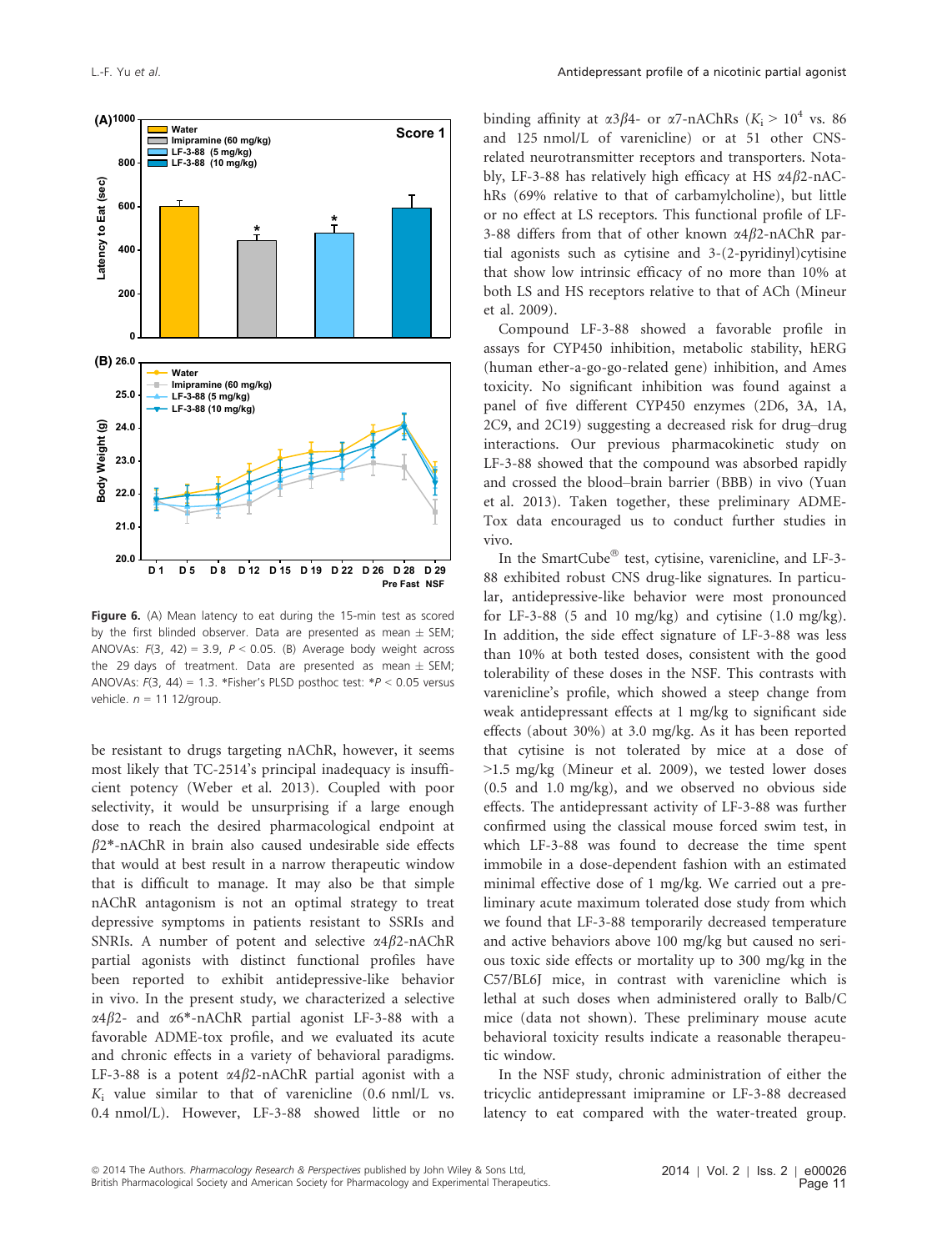However, this effect of LF-3-88 was only observed at the lower dose (5 mg/kg) and was relatively weak. A similar phenomenon was previously observed in the case of 3-(2-pyridinyl)cytisine, where only administration of the lower dose of the compound (0.3 vs. 0.6 mg/kg) was found to be effective in the NSF test (Mineur et al. 2009). Many nicotinic ligands have been reported to decrease food intake and body weight, and as such may affect the tendency of mice to initiate feeding. In our study, we did not find a significant treatment effect on body weight for the 4-week administration of LF-3-88. A follow-up quantitative analysis of LF-3-88 in mouse plasma and brain tissue showed that LF-3-88 was in the brain and plasma and the exposure levels were dose dependent. One possible explanation could be that nicotinic ligands that bind to  $\alpha$ 4 $\beta$ 2-nAChRs might have bimodal effects on anxiety. Nicotine has been found to be anxiolytic at lower doses while being anxiogenic at higher doses (File et al. 1998; Ouagazzal et al. 1999; Cheeta et al. 2001). Moreover, anxiolytic and anxiogenic effects of nicotine were observed at the same dose at different time points in the social interaction test (Irvine et al. 1999). In general the literature findings on the effects of nicotinic agonists in the chronic NSF paradigm have been inconclusive. In this test, nicotine failed to show significant behavioral changes after 28 days oral administration in both BALB/cJ and C57BL/6J mice (Vieyra-Reyes et al. 2008). After 14 days, repeat treatment in C57BL/6J mice, cytisine and 3-(2-pyridinyl)cytisine decreased the latency to eat; CP-601927 increased the latency to eat while varenicline did not show any effect (Mineur et al. 2009, 2011). Turner et al. (2010) found that chronic treatment with sazetidine-A decreased the time needed to approach food while no effect was observed in the case of varenicline with male 129SvJ; C57BL/6J F1 hybrid mice in the NIH (novelty-induced hypophagia) paradigm. Furthermore, differences in doses, routes of administration, pretreatment time, as well as pharmacokinetics properties of individual compounds may contribute to these contrasting data.

In conclusion, we have identified a selective  $\alpha$ 4 $\beta$ 2- and a6\*-nAChR partial agonist, LF-3-88, with distinct functional properties and a favorable ADME-tox profile. We have evaluated its antidepressive-like behavior in Smart-Cube, FST, and NSF mouse models. Although the antidepressant potential of LF is based on limited data, these data suggest that the brain-penetrable compound LF-3-88 is well-tolerated in both acute and chronic studies that it may be beneficial in balancing the agonism and antagonism of nAChRs that may be useful in clinical applications. These favorable properties of LF-3-88 were achieved while eliminating the acetylene moiety of the parent compound, Sazetidine-A, which is undesireable due to the theoretically possible conversion into a highly reactive oxirene.

## Acknowledgements

We thank the PDSP program for performing binding affinity assays. Ki determinations were generously provided by the National Institute of Mental Health's Psychoactive Drug Screening Program, Contract # HHSN-271-2008-00025-C (NIMH PDSP). The NIMH PDSP is Directed by Bryan L. Roth M.D., Ph.D. at the University of North Carolina at Chapel Hill and Project Officer Jamie Driscol at NIMH, Bethesda MD, USA.

## **Disclosure**

None declared.

## References

Berton O, Nestler EJ (2006). New approaches to antidepressant drug discovery: beyond monoamines. Nat Rev 7: 137–151.

Breining SR, Melvin M, Bhatti BS, Byrd GD, Kiser MN, Hepler CD, et al. (2012). Structure-activity studies of 7-heteroaryl-3-azabicyclo[3.3.1]non-6-enes: a novel class of highly potent nicotinic receptor ligands. J Med Chem 55: 9929–9945.

Caldarone BJ, Harrist A, Cleary MA, Beech RD, King SL, Picciotto MR (2004). High-affinity nicotinic acetylcholine receptors are required for antidepressant effects of amitriptyline on behavior and hippocampal cell proliferation. Biol Psychiatry 56: 657–664.

Caldarone BJ, Wang D, Paterson NE, Manzano M, Fedolak A, Cavino K, et al. (2011). Dissociation between duration of action in the forced swim test in mice and nicotinic acetylcholine receptor occupancy with sazetidine, varenicline, and 5-I-A85380. Psychopharmacology 217: 199–210.

Cheeta S, Tucci S, File SE (2001). Antagonism of the anxiolytic effect of nicotine in the dorsal raphe nucleus by dihydro-beta-erythroidine. Pharmacol Biochem Behav 70: 491– 496.

Eaton JB, Peng JH, Schroeder KM, George AA, Fryer JD, Krishnan C, et al. (2003). Characterization of human alpha 4 beta 2-nicotinic acetylcholine receptors stably and heterologously expressed in native nicotinic receptor-null SH-EP1 human epithelial cells. Mol Pharmacol 64: 1283–1294.

File SE, Kenny PJ, Ouagazzal AM (1998). Bimodal modulation by nicotine of anxiety in the social interaction test: role of the dorsal hippocampus. Behav Neurosci 112: 1423–1429.

George TP, Sacco KA, Vessicchio JC, Weinberger AH, Shytle RD (2008). Nicotinic antagonist augmentation of selective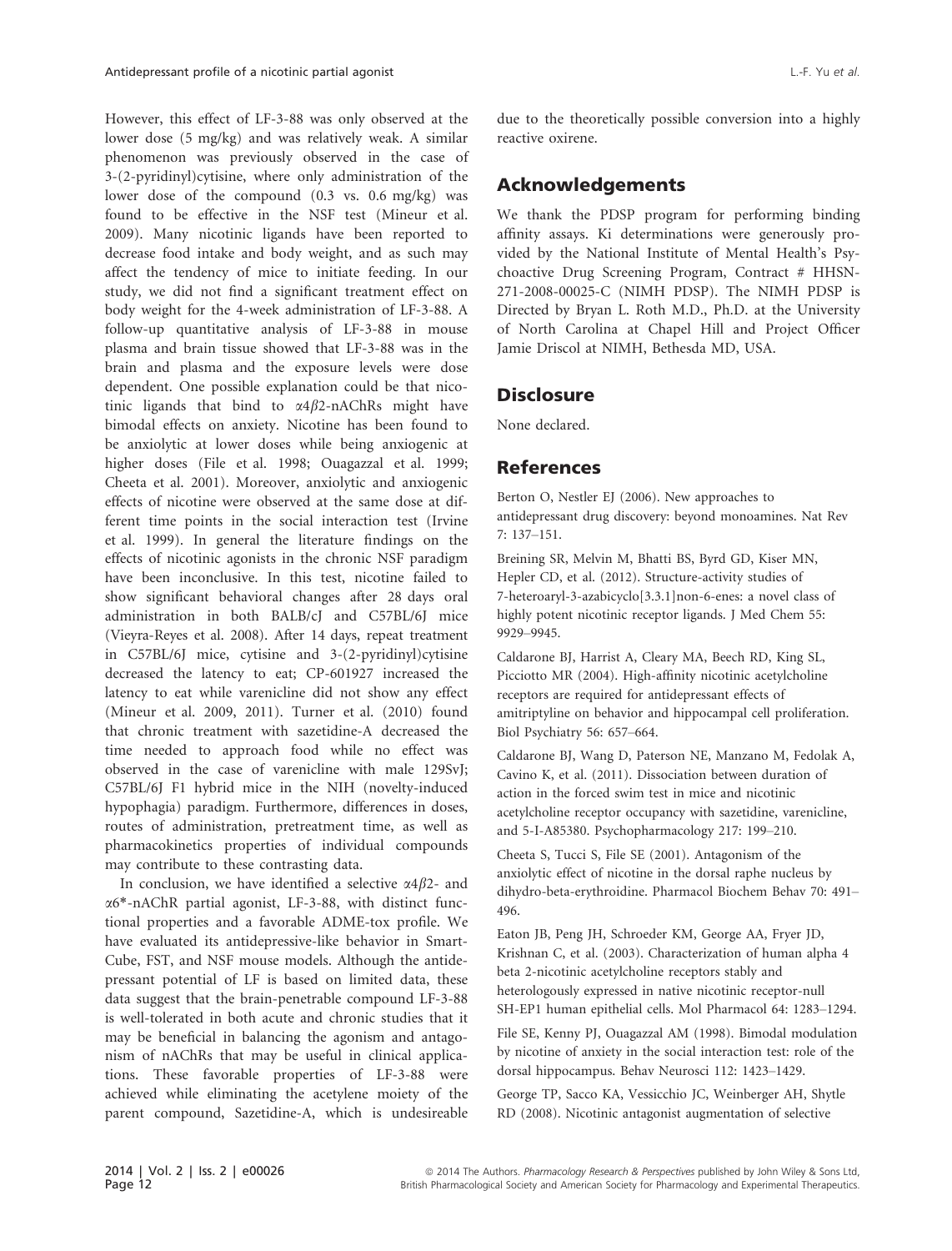serotonin reuptake inhibitor-refractory major depressive disorder: a preliminary study. J Clin Psychopharmacol 28: 340–344.

Gotti C, Clementi F, Fornari A, Gaimarri A, Guiducci S, Manfredi I, et al. (2009). Structural and functional diversity of native brain neuronal nicotinic receptors. Biochem Pharmacol 78: 703–711.

Hurst R, Rollema H, Bertrand D (2013). Nicotinic acetylcholine receptors: from basic science to therapeutics. Pharmacol Ther 137: 22–54.

Irvine EE, Cheeta S, File SE (1999). Time-course of changes in the social interaction test of anxiety following acute and chronic administration of nicotine. Behav Pharmacol 10: 691–697.

Janowsky DS, el-Yousef MK, Davis JM, Sekerke HJ (1972). A cholinergic-adrenergic hypothesis of mania and depression. Lancet 2:632–635.

Klink R, de Kerchove d'Exaerde A, Zoli M, Changeux JP (2001). Molecular and physiological diversity of nicotinic acetylcholine receptors in the midbrain dopaminergic nuclei. J Neurosci 21: 1452–1463.

Kuryatov A, Olale F, Cooper J, Choi C, Lindstrom J (2000). Human alpha6 AChR subtypes: subunit composition, assembly, and pharmacological responses. Neuropharmacology 39: 2570–2590.

Liu Q, Yu KW, Chang YC, Lukas RJ, Wu J (2008). Agonist-induced hump current production in heterologously-expressed human alpha4beta2-nicotinic acetylcholine receptors. Acta Pharmacol Sin 29: 305–319.

Liu J, Yu LF, Eaton JB, Caldarone B, Cavino K, Ruiz C, et al. (2011). Discovery of isoxazole analogues of sazetidine-A as selective alpha4beta2-nicotinic acetylcholine receptor partial agonists for the treatment of depression. J Med Chem 54: 7280–7288.

Lukas RJ, Norman SA, Lucero L (1993). Characterization of Nicotinic Acetylcholine Receptors Expressed by Cells of the SH-SY5Y Human Neuroblastoma Clonal Line. Mol Cell Neurosci 4: 1–12.

Lukas RJ, Fryer JD, Eaton JB, Gentry CL (2002). Some methods for studies of nicotinic acetylcholine receptor pharmacology. Pp. 3–27 in E. D. Levin, ed. Nicotinic receptors and the nervous system. CRC Press, Boca Raton, FL.

Marubio LM, Gardier AM, Durier S, David D, Klink R, Arroyo-Jimenez MM, et al. (2003). Effects of nicotine in the dopaminergic system of mice lacking the alpha4 subunit of neuronal nicotinic acetylcholine receptors. Eur J Neurosci 17: 1329–1337.

McIntosh JM, Azam L, Staheli S, Dowell C, Lindstrom JM, Kuryatov A, et al. (2004). Analogs of alpha-conotoxin MII are selective for alpha6-containing nicotinic acetylcholine receptors. Mol Pharmacol 65: 944–952.

Mineur YS, Eibl C, Young G, Kochevar C, Papke RL, Gundisch D, et al. (2009). Cytisine-based nicotinic partial agonists as novel antidepressant compounds. J Pharmacol Exp Ther 329: 377–386.

Mineur YS, Einstein EB, Seymour PA, Coe JW, O'Neill BT, Rollema H, et al. (2011). alpha4beta2 nicotinic acetylcholine receptor partial agonists with low intrinsic efficacy have antidepressant-like properties. Behav Pharmacol 22: 291–299.

Ouagazzal AM, Kenny PJ, File SE (1999). Modulation of behaviour on trials 1 and 2 in the elevated plus-maze test of anxiety after systemic and hippocampal administration of nicotine. Psychopharmacology 144: 54–60.

Philip NS, Carpenter LL, Tyrka AR, Whiteley LB, Price LH (2009). Varenicline augmentation in depressed smokers: an 8-week, open-label study. J Clin Psychiatry 70: 1026–1031.

Picciotto MR, Zoli M, Rimondini R, Lena C, Marubio LM, Pich EM, et al. (1998). Acetylcholine receptors containing the beta2 subunit are involved in the reinforcing properties of nicotine. Nature 391: 173–177.

Porsolt RD, Bertin A, Jalfre M (1977). Behavioral despair in mice: a primary screening test for antidepressants. Arch Int Pharmacodyn Ther 229: 327–336.

Quik M, Perez XA, Grady SR (2011). Role of alpha6 nicotinic receptors in CNS dopaminergic function: relevance to addiction and neurological disorders. Biochem Pharmacol 82: 873–882.

Rabenstein RL, Caldarone BJ, Picciotto MR (2006). The nicotinic antagonist mecamylamine has antidepressant-like effects in wild-type but not beta2- or alpha7-nicotinic acetylcholine receptor subunit knockout mice. Psychopharmacology 189: 395–401.

Roberds SL, Filippov I, Alexandrov V, Hanania T, Brunner D (2011). Rapid, computer vision-enabled murine screening system identifies neuropharmacological potential of two new mechanisms. Front Neurosci 5: 103.

Rollema H, Chambers LK, Coe JW, Glowa J, Hurst RS, Lebel LA, et al. (2007). Pharmacological profile of the alpha4beta2 nicotinic acetylcholine receptor partial agonist varenicline, an effective smoking cessation aid. Neuropharmacology 52: 985–994.

Rollema H, Shrikhande A, Ward KM, Tingley FD, III, Coe JW, O'Neill BT, et al. (2010). Pre-clinical properties of the alpha4beta2 nicotinic acetylcholine receptor partial agonists varenicline, cytisine and dianicline translate to clinical efficacy for nicotine dependence. Br J Pharmacol 160: 334–345.

Ruhe HG, Huyser J, Swinkels JA, Schene AH (2006). Switching antidepressants after a first selective serotonin